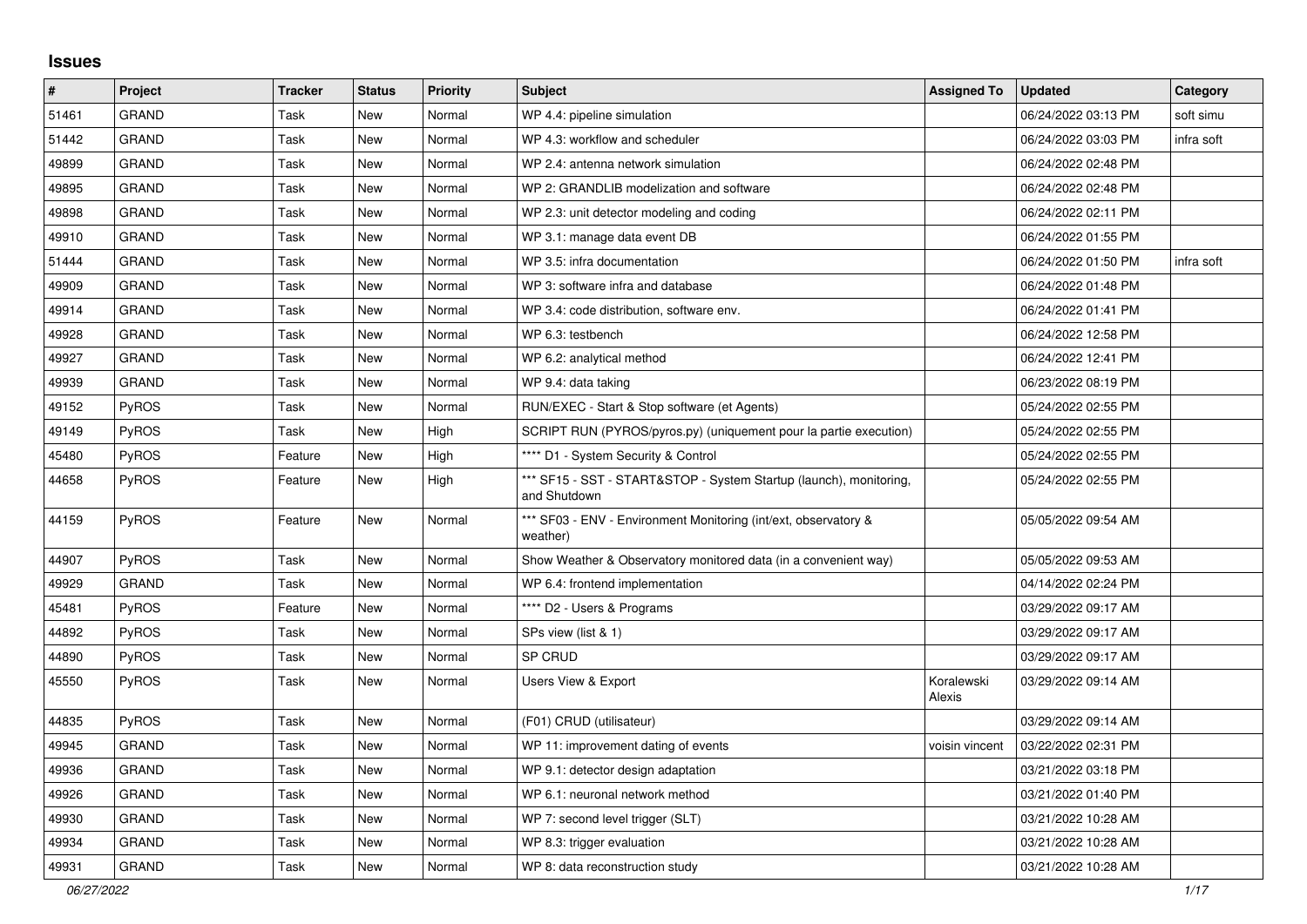| $\vert$ # | Project      | <b>Tracker</b> | <b>Status</b> | <b>Priority</b> | Subject                                                | <b>Assigned To</b>   | <b>Updated</b>      | Category |
|-----------|--------------|----------------|---------------|-----------------|--------------------------------------------------------|----------------------|---------------------|----------|
| 49925     | <b>GRAND</b> | Task           | <b>New</b>    | Normal          | WP 6: first level trigger (FLT)                        |                      | 03/21/2022 10:28 AM |          |
| 49908     | <b>GRAND</b> | Task           | <b>New</b>    | Normal          | WP 1.3 : LPNHE WP coordination                         | Martineau<br>Olivier | 03/20/2022 05:35 PM |          |
| 49911     | <b>GRAND</b> | Task           | <b>New</b>    | Normal          | WP 3.2: calibration monotoring DB                      |                      | 03/18/2022 05:13 PM |          |
| 49924     | <b>GRAND</b> | Task           | <b>New</b>    | Normal          | WP 5.2: noise event selection                          |                      | 03/18/2022 05:13 PM |          |
| 49923     | <b>GRAND</b> | Task           | <b>New</b>    | Normal          | WP 5.5: EAS selection                                  |                      | 03/18/2022 05:13 PM |          |
| 49922     | <b>GRAND</b> | Task           | <b>New</b>    | Normal          | WP 5.4: reconstruction                                 |                      | 03/18/2022 05:13 PM |          |
| 49918     | GRAND        | Task           | <b>New</b>    | Normal          | WP 5: GP 13/100 experimental DB analysis               |                      | 03/18/2022 05:13 PM |          |
| 49901     | <b>GRAND</b> | Task           | <b>New</b>    | Normal          | WP 2.6: common tools                                   |                      | 03/18/2022 05:13 PM |          |
| 49921     | <b>GRAND</b> | Task           | New           | Normal          | WP 5.3: calibration                                    |                      | 03/18/2022 05:13 PM |          |
| 49919     | <b>GRAND</b> | Task           | <b>New</b>    | Normal          | WP 5.1: data taking                                    |                      | 03/18/2022 05:13 PM |          |
| 49905     | <b>GRAND</b> | Task           | <b>New</b>    | Normal          | WP 1: GRAND management                                 |                      | 03/18/2022 05:13 PM |          |
| 49906     | GRAND        | Task           | <b>New</b>    | Normal          | WP 1.1: finance                                        |                      | 03/18/2022 05:13 PM |          |
| 49904     | <b>GRAND</b> | Task           | <b>New</b>    | Normal          | WP 2.9: detector monotoring                            |                      | 03/18/2022 05:13 PM |          |
| 49903     | <b>GRAND</b> | Task           | <b>New</b>    | Normal          | WP 2.8: detector calibration                           |                      | 03/18/2022 05:13 PM |          |
| 49902     | <b>GRAND</b> | Task           | New           | Normal          | WP 2.7: code quality and documentation                 | Colley<br>Jean-Marc  | 03/18/2022 05:13 PM |          |
| 49896     | <b>GRAND</b> | Task           | New           | Normal          | WP 2.1: software architecture and optimization         |                      | 03/18/2022 05:13 PM |          |
| 49944     | <b>GRAND</b> | Task           | New           | Normal          | WP 10.3: data analysis                                 |                      | 03/18/2022 04:45 PM |          |
| 49943     | <b>GRAND</b> | Task           | <b>New</b>    | Normal          | WP 10.2: data taking                                   |                      | 03/18/2022 04:45 PM |          |
| 49942     | GRAND        | Task           | New           | Normal          | WP 10.1: deployment                                    |                      | 03/18/2022 04:45 PM |          |
| 49941     | <b>GRAND</b> | Task           | <b>New</b>    | Normal          | WP 10: GP 300 setup                                    |                      | 03/18/2022 04:45 PM |          |
| 49933     | <b>GRAND</b> | Task           | New           | Normal          | WP 8.2: final reconstruction                           |                      | 03/18/2022 04:39 PM |          |
| 49932     | <b>GRAND</b> | Task           | <b>New</b>    | Normal          | WP 8.1: SLT info definition                            |                      | 03/18/2022 04:39 PM |          |
| 49940     | <b>GRAND</b> | Task           | <b>New</b>    | Normal          | WP 9.5: data analysis                                  |                      | 03/18/2022 03:35 PM |          |
| 49937     | GRAND        | Task           | <b>New</b>    | Normal          | WP 9.2: production detector adaptation                 |                      | 03/18/2022 03:32 PM |          |
| 49938     | <b>GRAND</b> | Task           | <b>New</b>    | Normal          | WP 9.3: deployment commissioning                       |                      | 03/18/2022 03:27 PM |          |
| 49917     | <b>GRAND</b> | Task           | <b>New</b>    | Normal          | WP 4.2: validation                                     |                      | 03/18/2022 03:08 PM |          |
| 49916     | <b>GRAND</b> | Task           | New           | Normal          | WP 4.1: production, storing & management               |                      | 03/18/2022 03:06 PM |          |
| 49912     | GRAND        | Task           | New           | Normal          | WP 3.3: manage software infra : CI, quality, DB engine |                      | 03/18/2022 03:03 PM |          |
| 49900     | GRAND        | Task           | New           | Normal          | WP 2.5: reconstruction method                          |                      | 03/18/2022 02:57 PM |          |
| 49897     | GRAND        | Task           | New           | Normal          | WP 2.2: input output format fie                        |                      | 03/18/2022 12:22 AM |          |
| 49935     | GRAND        | Task           | New           | Normal          | WP 9: Nancay setup                                     |                      | 03/18/2022 12:20 AM |          |
| 49915     | GRAND        | Task           | New           | Normal          | WP 4: Creating GRAND simulation                        |                      | 03/18/2022 12:20 AM |          |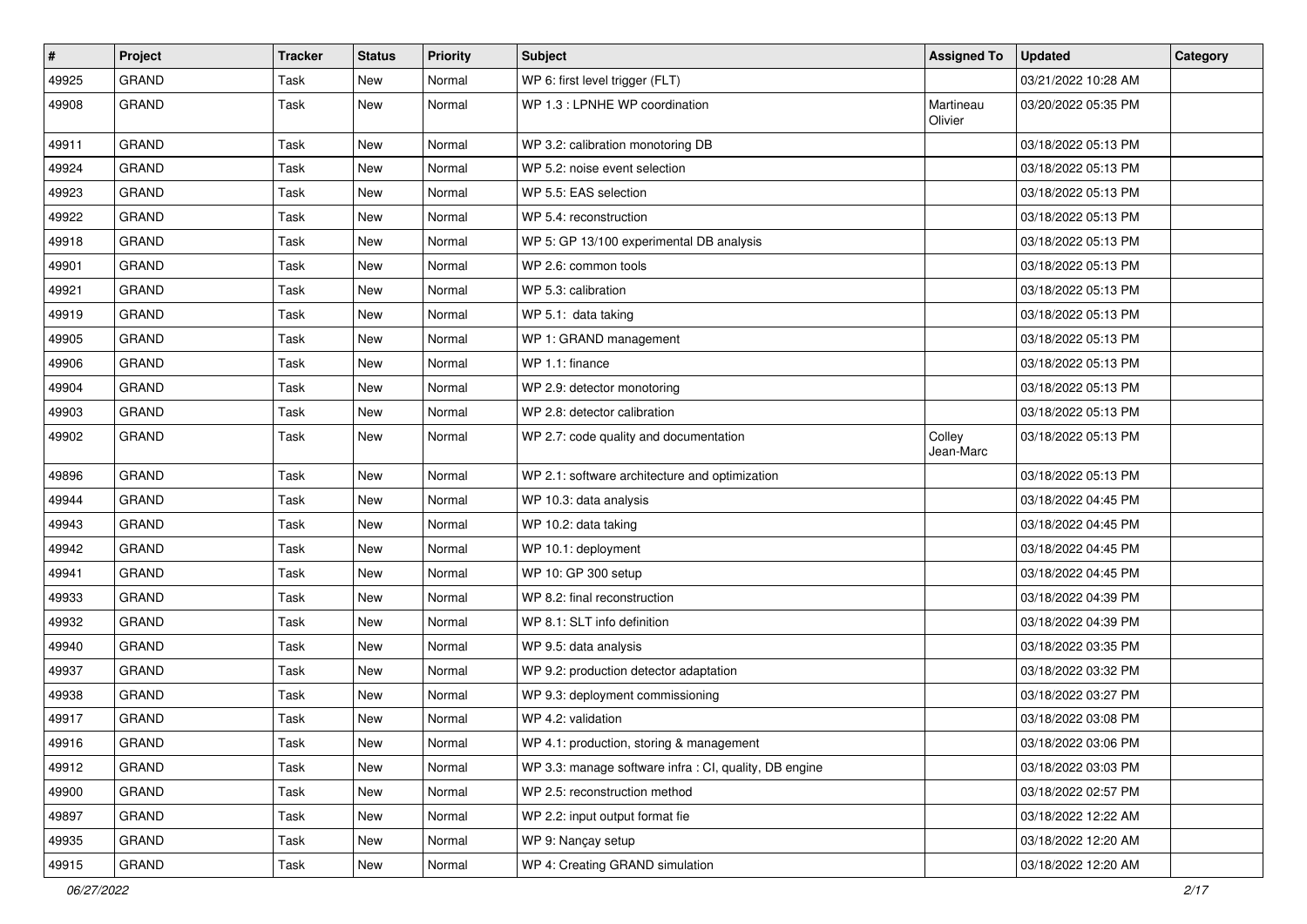| #     | Project      | <b>Tracker</b> | <b>Status</b> | <b>Priority</b> | <b>Subject</b>                                                                                                                   | <b>Assigned To</b> | <b>Updated</b>      | Category |
|-------|--------------|----------------|---------------|-----------------|----------------------------------------------------------------------------------------------------------------------------------|--------------------|---------------------|----------|
| 44721 | PyROS        | Feature        | New           | Normal          | *** GF4 - QUAL - Quality & Tests - High level tests (integration &<br>functional), plan tests, validation des exigences (qualif) |                    | 03/16/2022 04:55 PM |          |
| 45485 | PyROS        | Feature        | New           | High            | **** D0 - GENERAL, ADMINISTRATIVE & TECHNICAL                                                                                    |                    | 03/16/2022 04:53 PM |          |
| 49890 | PyROS        | Task           | New           | Normal          | Global Start & Stop (safe)                                                                                                       |                    | 03/16/2022 04:52 PM |          |
| 44659 | PyROS        | Feature        | <b>New</b>    | Normal          | *** GF3 - INFRA - Hardware, Operating System, Network, Security &<br>Safety                                                      |                    | 03/16/2022 04:51 PM |          |
| 49889 | PyROS        | Task           | New           | Normal          | Backup                                                                                                                           |                    | 03/16/2022 04:49 PM |          |
| 49888 | PyROS        | Task           | New           | Normal          | Firewall                                                                                                                         |                    | 03/16/2022 04:48 PM |          |
| 49887 | PyROS        | Task           | <b>New</b>    | Normal          | Hardware                                                                                                                         |                    | 03/16/2022 04:47 PM |          |
| 49886 | PyROS        | Task           | <b>New</b>    | Normal          | System watch (Nagios, )                                                                                                          |                    | 03/16/2022 04:47 PM |          |
| 49885 | <b>PyROS</b> | Task           | New           | Normal          | Network                                                                                                                          |                    | 03/16/2022 04:46 PM |          |
| 48279 | PyROS        | Task           | New           | Normal          | General LOGGING (fichiers texte, écran en mode debug)                                                                            |                    | 03/16/2022 04:45 PM |          |
| 45153 | PyROS        | Story          | New           | Normal          | REQ-051 Sécurité des systèmes informatique (SSI)                                                                                 |                    | 03/16/2022 04:44 PM |          |
| 45126 | <b>PyROS</b> | Story          | <b>New</b>    | Normal          | REQ-048 sauvegarde des données brutes                                                                                            |                    | 03/16/2022 04:43 PM |          |
| 45154 | PyROS        | Story          | <b>New</b>    | Normal          | REQ-070 SSI_010 Spécifications techniques SSI                                                                                    |                    | 03/16/2022 04:42 PM |          |
| 45135 | PyROS        | Story          | New           | Normal          | REQ-050 SURETE_260 Système informatique (SSI)                                                                                    |                    | 03/16/2022 04:42 PM |          |
| 45130 | PyROS        | Story          | New           | Normal          | REQ-047 SURETE 240 Sauvegarde des données brutes                                                                                 |                    | 03/16/2022 04:42 PM |          |
| 45129 | <b>PyROS</b> | Story          | <b>New</b>    | Normal          | REQ-046 SURETE_210 Arrêt du système en cas de condition<br>météorologiques défavorables                                          |                    | 03/16/2022 04:42 PM |          |
| 45128 | PyROS        | Story          | <b>New</b>    | Normal          | REQ-045 SECURITE_200 Système d'alerte                                                                                            |                    | 03/16/2022 04:42 PM |          |
| 45103 | PyROS        | Story          | New           | Normal          | REQ-033 SURETE_050 Prise en compte de la météo                                                                                   |                    | 03/16/2022 04:42 PM |          |
| 45101 | PyROS        | Story          | New           | Normal          | REQ-034 SURETE_080 Coupure électrique                                                                                            |                    | 03/16/2022 04:42 PM |          |
| 45184 | PyROS        | Story          | New           | Normal          | REQ-111 Mise en sécurité automatique en cas de cyclone                                                                           |                    | 03/16/2022 04:38 PM |          |
| 45183 | <b>PyROS</b> | Story          | New           | Normal          | REQ-110 Arrêt et redémarrage automatique en cas de coupure<br>électrique                                                         |                    | 03/16/2022 04:38 PM |          |
| 45175 | PyROS        | Story          | <b>New</b>    | Normal          | REQ-102 Surveillance et sécurisation de la BD                                                                                    |                    | 03/16/2022 04:38 PM |          |
| 44814 | <b>PyROS</b> | Story          | New           | Normal          | REQ-101 Logs                                                                                                                     |                    | 03/16/2022 04:38 PM |          |
| 44811 | PyROS        | Story          | New           | Normal          | *** REQ-100 FROM CCTP TAROT-NC & MEETINGS                                                                                        |                    | 03/16/2022 04:38 PM |          |
| 45131 | PyROS        | Story          | New           | Normal          | REQ-049 SURETE 250 Transfert des données                                                                                         |                    | 03/16/2022 04:16 PM |          |
| 49878 | PyROS        | Task           | New           | Normal          | SF02-SCP integration - Lancement auto de l'agent de gestion du SP<br>lifecycle                                                   |                    | 03/16/2022 10:37 AM |          |
| 45483 | PyROS        | Feature        | <b>New</b>    | High            | **** D4 - Images production (L0)                                                                                                 |                    | 03/16/2022 07:28 AM |          |
| 44163 | PyROS        | Feature        | New           | Normal          | *** SF09 - CMC - Command Control - Telescope & Instruments Control<br>& Monitoring (DeviceController, AgentDevice)               |                    | 03/16/2022 07:28 AM |          |
| 49876 | PyROS        | Task           | New           | Normal          | Guitastro integration                                                                                                            |                    | 03/16/2022 07:28 AM |          |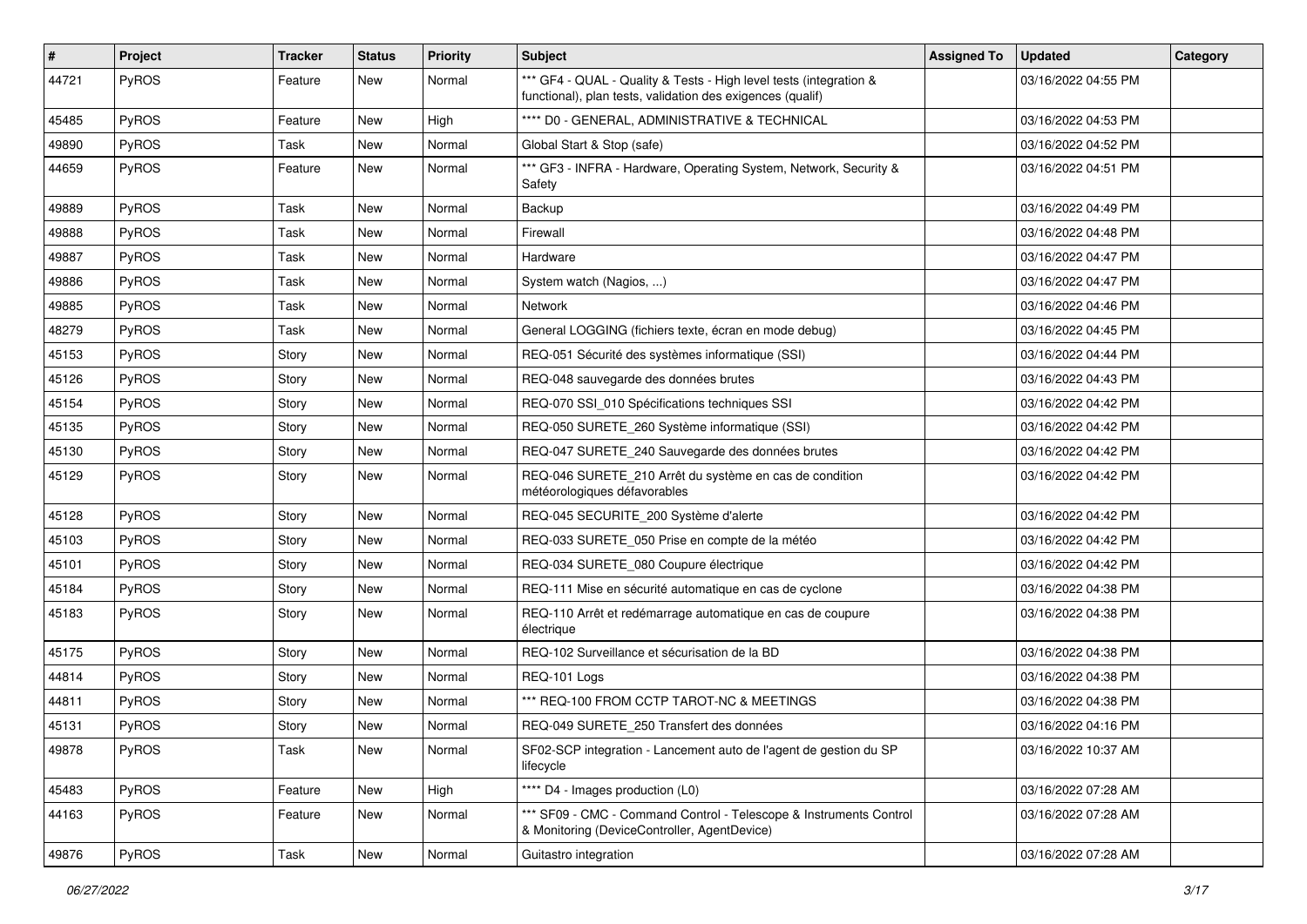| $\vert$ # | Project      | <b>Tracker</b> | <b>Status</b> | <b>Priority</b> | <b>Subject</b>                                                                           | <b>Assigned To</b>   | <b>Updated</b>      | Category |
|-----------|--------------|----------------|---------------|-----------------|------------------------------------------------------------------------------------------|----------------------|---------------------|----------|
| 49875     | <b>PyROS</b> | Task           | New           | Normal          | (classic) Installation Guitastro & dependencies                                          |                      | 03/16/2022 07:27 AM |          |
| 48271     | PyROS        | Task           | <b>New</b>    | High            | CLASSIC installation (with venv)                                                         |                      | 03/16/2022 07:27 AM |          |
| 44168     | PyROS        | Task           | New           | High            | (GF2) INSTALL & DEPLOY                                                                   |                      | 03/16/2022 07:27 AM |          |
| 44148     | PyROS        | Feature        | New           | High            | *** GF2 - INST - Config, Install, udpate, deploy (IRAP, CNES, TAROT)                     |                      | 03/16/2022 07:27 AM |          |
| 49874     | PyROS        | Task           | <b>New</b>    | Normal          | (docker) Installation Guitastro & dependencies                                           |                      | 03/16/2022 07:26 AM |          |
| 49541     | PyROS        | Task           | <b>New</b>    | Normal          | API REST (scripting du website via script pyros_api.py)                                  | Koralewski<br>Alexis | 03/15/2022 11:26 PM |          |
| 44165     | PyROS        | Feature        | New           | Normal          | *** SF16 - DSH - General monitoring: Dashboard (website)                                 |                      | 03/15/2022 11:26 PM |          |
| 45552     | PyROS        | Task           | New           | Normal          | General configuration integration                                                        |                      | 03/15/2022 11:15 PM |          |
| 49871     | PyROS        | Task           | <b>New</b>    | Normal          | Config par défaut (à définir)                                                            |                      | 03/15/2022 11:11 PM |          |
| 49210     | <b>PyROS</b> | Task           | New           | Normal          | <b>CONFIGURATION GENERALE</b>                                                            |                      | 03/15/2022 11:11 PM |          |
| 49870     | PyROS        | Task           | New           | Normal          | Config générale : logo, pagination, couleurs, options générales, options<br>par feature, |                      | 03/15/2022 11:11 PM |          |
| 49872     | PyROS        | Task           | <b>New</b>    | Normal          | Restauration de la config par défaut                                                     |                      | 03/15/2022 11:10 PM |          |
| 49125     | PyROS        | Task           | New           | Normal          | SF05-SEQ integration                                                                     |                      | 03/15/2022 11:03 PM |          |
| 44661     | PyROS        | Feature        | New           | Normal          | *** SF13 - IAF - Images Fetching (quicklook & download)                                  |                      | 03/15/2022 04:49 PM |          |
| 44164     | PyROS        | Feature        | New           | Normal          | *** SF12 - IAN - Images Analysis (Triton)                                                |                      | 03/15/2022 04:48 PM |          |
| 44584     | PyROS        | Feature        | <b>New</b>    | Normal          | *** SF10 - CAL - Calibration (Dark/Bias/Flat)                                            |                      | 03/15/2022 04:48 PM |          |
| 44162     | PyROS        | Feature        | New           | High            | *** SF08 - EXE (SOX) - Observation Sequence (SO) eXecution                               |                      | 03/15/2022 04:46 PM |          |
| 44160     | PyROS        | Feature        | New           | Normal          | *** SF07 - PLN - Observation Sequences Planning & Scheduling                             |                      | 03/15/2022 04:46 PM |          |
| 44158     | PyROS        | Feature        | New           | Normal          | *** SF06 - ALR - Alerts Management                                                       |                      | 03/15/2022 04:46 PM |          |
| 44161     | PyROS        | Feature        | New           | High            | *** SF04 - SPV - System Coordination & Supervision : Majordome<br>(Conducting) (head)    |                      | 03/15/2022 04:45 PM |          |
| 44514     | PyROS        | Feature        | New           | Normal          | *** SF11 - IPC - Images Processing (Grenouille)                                          | Klotz Alain          | 03/15/2022 04:44 PM |          |
| 44166     | PyROS        | Task           | New           | High            | (GF1) DOCUMENTATION                                                                      |                      | 03/04/2022 11:57 AM |          |
| 44389     | <b>PyROS</b> | Task           | New           | High            | (GF1) PROJECT MANAGEMENT (REDMINE FORGE) : Features,<br>tasks, gantt, kanban             |                      | 03/04/2022 11:56 AM |          |
| 49543     | PyROS        | Task           | <b>New</b>    | Normal          | Users View (list & 1)                                                                    |                      | 02/23/2022 06:06 PM |          |
| 48270     | PyROS        | Task           | New           | Normal          | SCRIPT INSTALL/UPDATE (PYROS/pyros.py) (uniquement pour la<br>partie install & update)   |                      | 02/23/2022 05:57 PM |          |
| 49250     | PyROS        | Task           | New           | Normal          | <b>CREATE/UPDATE Sequence</b>                                                            |                      | 02/23/2022 12:02 PM |          |
| 44932     | PyROS        | Task           | New           | Normal          | CREATE a Sequence (must be attached to a valid SP)                                       |                      | 02/23/2022 12:02 PM |          |
| 47447     | PyROS        | Task           | New           | Normal          | (F05) ACTIONS (CRUD), VIEWS, and AUTHORIZATIONS                                          |                      | 02/23/2022 10:45 AM |          |
| 44153     | PyROS        | Feature        | New           | Normal          | *** SF05 - SEQ - Observation Sequences Management                                        | Koralewski<br>Alexis | 02/23/2022 10:45 AM |          |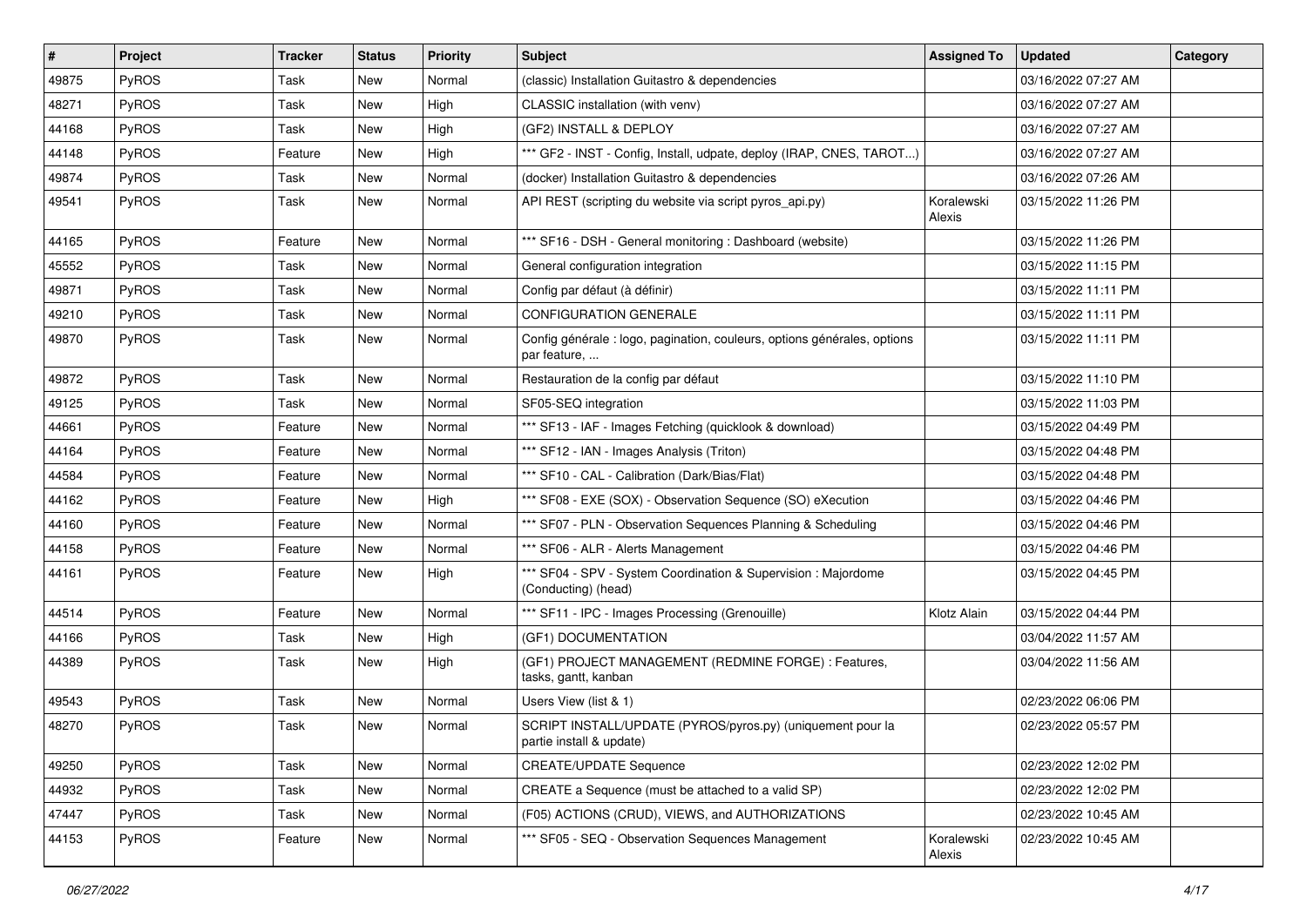| #     | Project      | <b>Tracker</b> | <b>Status</b> | <b>Priority</b> | <b>Subject</b>                                                                                                                        | <b>Assigned To</b>   | <b>Updated</b>      | Category  |
|-------|--------------|----------------|---------------|-----------------|---------------------------------------------------------------------------------------------------------------------------------------|----------------------|---------------------|-----------|
| 45181 | <b>PyROS</b> | Story          | New           | Normal          | REQ-108 Pouvoir déposer dans différents systèmes de coordonnées                                                                       |                      | 02/22/2022 04:38 PM |           |
| 44930 | <b>PyROS</b> | Task           | <b>New</b>    | Normal          | (F05) TESTS & REQUIREMENTS to validate this feature                                                                                   | Koralewski<br>Alexis | 02/22/2022 03:01 PM |           |
| 45482 | <b>PyROS</b> | Feature        | New           | High            | **** D3 - Sequences submission & plannig                                                                                              |                      | 02/22/2022 03:01 PM |           |
| 49251 | <b>PyROS</b> | Task           | <b>New</b>    | Normal          | Test                                                                                                                                  | Koralewski<br>Alexis | 02/22/2022 02:59 PM |           |
| 49478 | PyROS        | Task           | New           | Normal          | Test                                                                                                                                  | Koralewski<br>Alexis | 02/22/2022 12:25 PM |           |
| 49253 | PyROS        | Task           | <b>New</b>    | Normal          | READ 1 & list                                                                                                                         |                      | 02/21/2022 03:21 PM |           |
| 49252 | PyROS        | Task           | New           | Normal          | <b>WEB FORM</b>                                                                                                                       |                      | 02/17/2022 01:59 PM |           |
| 49162 | <b>PyROS</b> | Task           | New           | Normal          | Check sequence validity                                                                                                               | Klotz Alain          | 02/03/2022 10:23 AM |           |
| 44939 | <b>PyROS</b> | Task           | New           | Normal          | SUBMIT a Seq to planning (status => "submitted")                                                                                      | Koralewski<br>Alexis | 02/03/2022 10:23 AM |           |
| 44928 | <b>PyROS</b> | Task           | <b>New</b>    | Normal          | (F05) ENTITIES definition (doc spec) & implementation (DB)                                                                            | Koralewski<br>Alexis | 02/03/2022 10:13 AM |           |
| 44945 | <b>PyROS</b> | Task           | <b>New</b>    | Normal          | (READ 1) Sequence detailed view                                                                                                       |                      | 02/03/2022 09:45 AM |           |
| 49247 | PyROS        | Task           | New           | Normal          | State diagram (doc)                                                                                                                   |                      | 02/03/2022 09:34 AM |           |
| 49246 | PyROS        | Task           | <b>New</b>    | Normal          | Sequence Lifecycle (status)                                                                                                           |                      | 02/03/2022 09:34 AM |           |
| 49137 | <b>PyROS</b> | Task           | New           | Normal          | Integration Guitastro lib                                                                                                             | Klotz Alain          | 02/02/2022 03:27 PM |           |
| 49217 | <b>PyROS</b> | Task           | New           | Normal          | 5 - (L2) Critères de qualité d'image (+ json QUAL)                                                                                    | Klotz Alain          | 02/02/2022 02:37 PM |           |
| 49216 | PyROS        | Task           | <b>New</b>    | Normal          | 4 - (L1c) - Combinaison d'images                                                                                                      | Klotz Alain          | 02/02/2022 02:36 PM |           |
| 45484 | PyROS        | Feature        | New           | Normal          | **** D5 - Images management (L1-L2)                                                                                                   |                      | 02/02/2022 02:36 PM |           |
| 49227 | <b>PyROS</b> | Task           | New           | Normal          | Corrections cosmétiques (de pixels)                                                                                                   | Klotz Alain          | 02/02/2022 02:19 PM |           |
| 49224 | <b>PyROS</b> | Task           | New           | Normal          | Choisir le bias, le flat, et le dark (en fn des metadata)                                                                             | Klotz Alain          | 02/02/2022 02:19 PM |           |
| 44388 | <b>PyROS</b> | Task           | New           | High            | (GF2) SOURCE CODE MANAGEMENT (GITLAB)                                                                                                 |                      | 02/02/2022 12:28 PM | Evolution |
| 44393 | PyROS        | Task           | New           | Normal          | Back Office (Administration) - Site django admin                                                                                      | Koralewski<br>Alexis | 02/02/2022 12:07 PM |           |
| 49157 | <b>PyROS</b> | Task           | New           | Normal          | Super Super Agent qui surveille l'ensemble des super agents sur<br>chaque noeud (?)                                                   |                      | 01/31/2022 12:12 PM |           |
| 49156 | PyROS        | Task           | <b>New</b>    | Normal          | Super Agent qui démarre et stoppe les autres agents, et surveille leur<br>bonne santé (les relance si besoin) => sur chaque noeud (?) |                      | 01/31/2022 12:12 PM |           |
| 49155 | <b>PyROS</b> | Task           | New           | Normal          | Architecture décentralisée en plusieurs noeuds (communication via BD)                                                                 |                      | 01/31/2022 12:09 PM |           |
| 49151 | <b>PyROS</b> | Task           | New           | Normal          | Script central (pyros.py)                                                                                                             |                      | 01/31/2022 11:36 AM |           |
| 49150 | PyROS        | Task           | New           | High            | Ajout du script PYROS wrapper sur pyros.py pour gérer proprement<br>tous les contextes d'appel                                        | Pallier Etienne      | 01/31/2022 11:36 AM | Evolution |
| 47428 | PyROS        | Task           | New           | Normal          | PK2 (2022-06) - Présentations + RA + Doc LIVRABLES                                                                                    |                      | 01/31/2022 11:34 AM |           |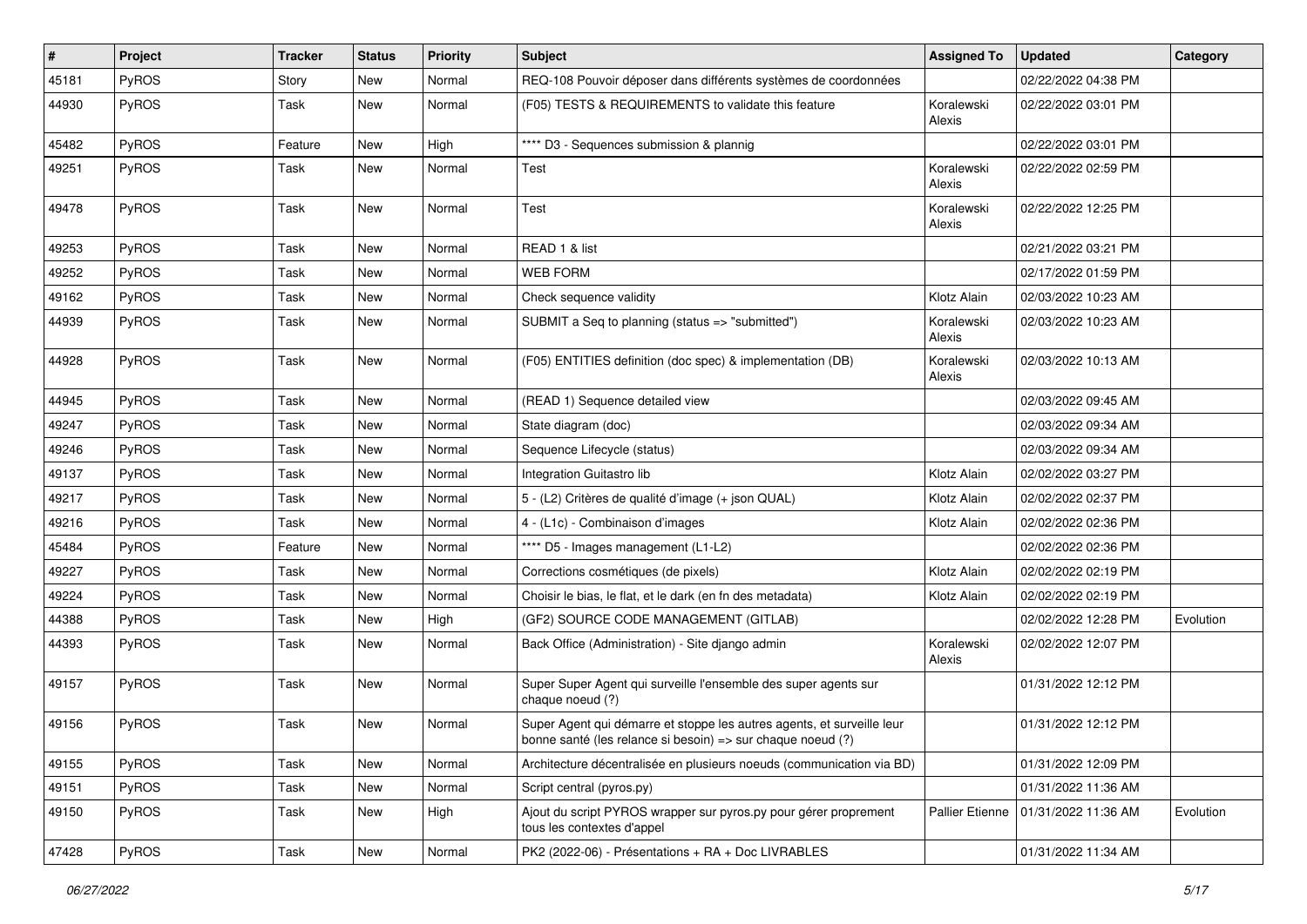| $\vert$ # | Project      | <b>Tracker</b> | <b>Status</b> | <b>Priority</b> | Subject                                                                                                                                              | <b>Assigned To</b>     | <b>Updated</b>      | Category |
|-----------|--------------|----------------|---------------|-----------------|------------------------------------------------------------------------------------------------------------------------------------------------------|------------------------|---------------------|----------|
| 45790     | <b>PyROS</b> | Task           | New           | Normal          | PK1 (2022-01) - Présentations + RA + Doc LIVRABLES                                                                                                   |                        | 01/31/2022 11:33 AM |          |
| 44151     | PyROS        | Feature        | New           | High            | *** GF1 - PROJ - Project management, documentation, formation des<br>utilisateurs, interfaces, plan de justification de la définition                |                        | 01/31/2022 11:32 AM |          |
| 47439     | PyROS        | Task           | <b>New</b>    | Normal          | PA et PK CNES                                                                                                                                        |                        | 01/31/2022 11:29 AM |          |
| 46781     | PyROS        | Task           | New           | Normal          | (F02) EXIGENCES satisfaites (+ tests mis à jour)                                                                                                     |                        | 01/29/2022 01:27 AM |          |
| 47388     | PyROS        | Task           | New           | High            | (F14) ENTITIES - definition & implementation - CONFIG FILES                                                                                          |                        | 01/29/2022 01:25 AM |          |
| 45004     | PyROS        | Task           | New           | High            | MAIN CONFIG FILE - Décrire dans un fichier texte la configuration<br>complète d'une UNIT (monture) et tous ses composants et instruments<br>associés |                        | 01/29/2022 01:25 AM |          |
| 46788     | PyROS        | Task           | New           | Normal          | (F14) EXIGENCES satisfaites (+ tests mis à jour)                                                                                                     |                        | 01/29/2022 01:24 AM |          |
| 44172     | PyROS        | Feature        | New           | High            | *** SF14 - OCF - Observatory Unit & Site Configuration                                                                                               |                        | 01/29/2022 01:24 AM |          |
| 47387     | PyROS        | Task           | <b>New</b>    | Normal          | (F14) CRUD config                                                                                                                                    |                        | 01/29/2022 01:24 AM |          |
| 45748     | PyROS        | Task           | New           | Normal          | Définir Accesseurs (getX())                                                                                                                          |                        | 01/29/2022 01:21 AM |          |
| 48278     | PyROS        | Task           | New           | High            | AGENT général (dont dépendent tous les agents et AgentDevices)                                                                                       |                        | 01/29/2022 01:05 AM |          |
| 45040     | PyROS        | Task           | New           | High            | NEW Agent v2 basé sur new config yaml (base pour F09)                                                                                                | <b>Pallier Etienne</b> | 01/29/2022 01:04 AM |          |
| 49136     | PyROS        | Task           | New           | Normal          | GF04-SECU - Logging integration                                                                                                                      |                        | 01/29/2022 12:54 AM |          |
| 49134     | PyROS        | Task           | New           | Normal          | SF14-OBC integration                                                                                                                                 |                        | 01/29/2022 12:52 AM |          |
| 49123     | PyROS        | Task           | New           | Normal          | SF03-ENV integration                                                                                                                                 |                        | 01/29/2022 12:50 AM |          |
| 49122     | <b>PyROS</b> | Task           | New           | Normal          | SF02-SCP integration                                                                                                                                 |                        | 01/29/2022 12:50 AM |          |
| 49121     | PyROS        | Task           | New           | Normal          | SF01-USR integration                                                                                                                                 |                        | 01/29/2022 12:50 AM |          |
| 49120     | PyROS        | Task           | <b>New</b>    | Normal          | General Design (structure, design, responsive, CSS)                                                                                                  |                        | 01/29/2022 12:50 AM |          |
| 49132     | <b>PyROS</b> | Task           | New           | Normal          | SF12-IAN integration                                                                                                                                 |                        | 01/29/2022 12:48 AM |          |
| 49135     | PyROS        | Task           | New           | Normal          | SF15-SST integration                                                                                                                                 |                        | 01/29/2022 12:48 AM |          |
| 49133     | PyROS        | Task           | New           | Normal          | SF13-IAF integration                                                                                                                                 |                        | 01/29/2022 12:47 AM |          |
| 49131     | PyROS        | Task           | New           | Normal          | SF11-IPC integration                                                                                                                                 |                        | 01/29/2022 12:46 AM |          |
| 49130     | PyROS        | Task           | New           | Normal          | SF10-CAL integration                                                                                                                                 |                        | 01/29/2022 12:46 AM |          |
| 49129     | <b>PyROS</b> | Task           | New           | Normal          | SF09-CMC integration                                                                                                                                 |                        | 01/29/2022 12:46 AM |          |
| 49128     | PyROS        | Task           | New           | Normal          | SF08-EXE integration                                                                                                                                 |                        | 01/29/2022 12:45 AM |          |
| 49127     | PyROS        | Task           | New           | Normal          | SF07-PLN integration                                                                                                                                 |                        | 01/29/2022 12:45 AM |          |
| 49126     | PyROS        | Task           | New           | Normal          | SF06-ALR integration                                                                                                                                 |                        | 01/29/2022 12:45 AM |          |
| 49124     | PyROS        | Task           | New           | Normal          | SF04-SPV integration                                                                                                                                 |                        | 01/29/2022 12:44 AM |          |
| 48784     | XLDP         | <b>Bug</b>     | New           | Normal          | Jobs en erreurs depuis le 19/01 19h30                                                                                                                |                        | 01/20/2022 10:12 AM |          |
| 48758     | LabInvent    | Task           | New           | Immediate       | Modifs demandées par C. Feugeade le 18/1/22                                                                                                          | Pallier Etienne        | 01/19/2022 04:22 PM |          |
| 48757     | LabInvent    | Feature        | New           | Immediate       | *** F -<br>DIVERS TODO (à dispatcher)                                                                                                                | Pallier Etienne        | 01/19/2022 04:12 PM |          |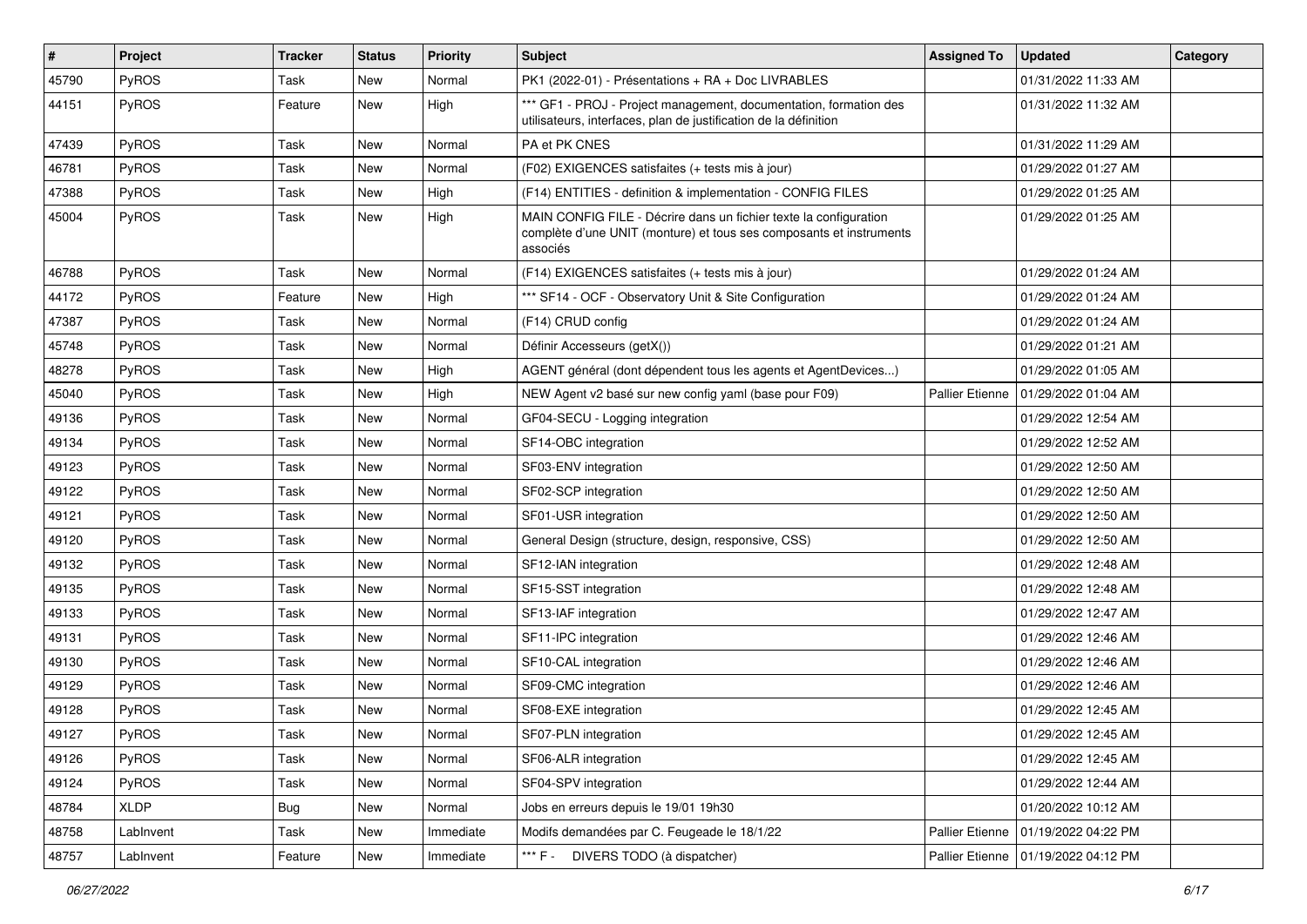| $\vert$ # | Project      | <b>Tracker</b> | <b>Status</b> | <b>Priority</b> | <b>Subject</b>                                                                                       | <b>Assigned To</b> | <b>Updated</b>      | <b>Category</b> |
|-----------|--------------|----------------|---------------|-----------------|------------------------------------------------------------------------------------------------------|--------------------|---------------------|-----------------|
| 47960     | LabInvent    | Task           | <b>New</b>    | Immediate       | <b>CHAMPS</b>                                                                                        |                    | 01/19/2022 03:51 PM |                 |
| 47860     | LabInvent    | Feature        | <b>New</b>    | Immediate       | *** F - ENTITY - Materiels                                                                           |                    | 01/19/2022 03:51 PM |                 |
| 47890     | LabInvent    | Task           | New           | High            | Commander (demande achat)                                                                            |                    | 01/19/2022 03:48 PM |                 |
| 44915     | PyROS        | Task           | New           | Normal          | Changer le mode du système : passer en mode manuel (maintenance)<br>ou automatique                   |                    | 12/15/2021 07:37 AM |                 |
| 44919     | <b>PyROS</b> | Task           | New           | Normal          | Sauvegarder (logger) les différents changements d'état                                               |                    | 12/15/2021 07:37 AM |                 |
| 44922     | PyROS        | Task           | <b>New</b>    | Normal          | (F04) AUTHORIZATIONS for this feature (who can do what) :<br>documentation & implementation          |                    | 12/15/2021 07:37 AM |                 |
| 44923     | PyROS        | Task           | <b>New</b>    | Normal          | (F04) TESTS to validate this feature                                                                 |                    | 12/15/2021 07:36 AM |                 |
| 44924     | PyROS        | Task           | <b>New</b>    | Normal          | (F04) ENTITIES - definition & implementation                                                         |                    | 12/15/2021 07:36 AM |                 |
| 44906     | PyROS        | Task           | New           | Normal          | Compute and save Observing conditions                                                                |                    | 12/15/2021 07:35 AM |                 |
| 44904     | PyROS        | Task           | New           | Normal          | Compute, save, and provide higher level (useful) parameters and<br>synthesis from multiple detectors |                    | 12/15/2021 07:34 AM |                 |
| 44903     | <b>PyROS</b> | Task           | New           | Normal          | Save raw data                                                                                        |                    | 12/15/2021 07:34 AM |                 |
| 44902     | PyROS        | Task           | <b>New</b>    | Normal          | Fix raw data                                                                                         |                    | 12/15/2021 07:33 AM |                 |
| 44901     | PyROS        | Task           | New           | Normal          | Get PLC mode changes (off/manu/auto) and alarms (intrusion, e_stop),<br>and save them                |                    | 12/15/2021 07:33 AM |                 |
| 44900     | PyROS        | Task           | New           | Normal          | Read (from PLC and sensors) INSIDE environmental data (doors,<br>lights) for human safety            |                    | 12/15/2021 07:33 AM |                 |
| 47386     | PyROS        | Task           | New           | Normal          | (F03) Initial data (fixture)                                                                         |                    | 12/15/2021 07:32 AM |                 |
| 44898     | PyROS        | Task           | New           | Normal          | (F03) ENTITIES (& properties) to be defined                                                          |                    | 12/15/2021 07:32 AM |                 |
| 44880     | PyROS        | Task           | New           | Normal          | (F03) TESTS to validate this feature                                                                 |                    | 12/15/2021 07:32 AM |                 |
| 44879     | PyROS        | Task           | New           | Normal          | (F03) AUTHORIZATIONS for this feature (who can do what) :<br>documentation & implementation          |                    | 12/15/2021 07:32 AM |                 |
| 44899     | PyROS        | Task           | <b>New</b>    | Normal          | Read (from PLC and sensors) OUTSIDE environmental data<br>(weather) for instruments security         |                    | 12/14/2021 04:54 PM |                 |
| 48280     | PyROS        | Task           | New           | Normal          | Agent dérivé de l'Agent général (ex: AgentA, AgentB, AgentC, ou<br>AgentM pour le envmonitoring)     |                    | 12/14/2021 03:00 PM |                 |
| 48307     | PyROS        | Task           | New           | Normal          | Send, Receive, and Process Commands (Agent <= > Agent)                                               |                    | 12/14/2021 02:57 PM |                 |
| 48290     | PyROS        | Task           | <b>New</b>    | Normal          | Auto mode                                                                                            |                    | 12/14/2021 12:35 PM |                 |
| 44999     | PyROS        | Task           | New           | Normal          | Execution                                                                                            |                    | 12/14/2021 12:35 PM |                 |
| 45047     | <b>PyROS</b> | Task           | New           | Normal          | Piloter le telescope en mode manuel depuis le Dashboard                                              | Pallier Etienne    | 12/14/2021 12:34 PM |                 |
| 45046     | PyROS        | Task           | New           | Normal          | Manual mode                                                                                          |                    | 12/14/2021 12:34 PM |                 |
| 44998     | PyROS        | Task           | New           | Normal          | Monitoring: Check & log continuously instrument (or telescope) status                                |                    | 12/14/2021 12:33 PM |                 |
| 44997     | PyROS        | Task           | New           | Normal          | Start & Stop                                                                                         |                    | 12/14/2021 12:33 PM |                 |
| 44993     | PyROS        | Task           | New           | Normal          | (F09) ENTITIES definition & implementation                                                           |                    | 12/14/2021 12:33 PM |                 |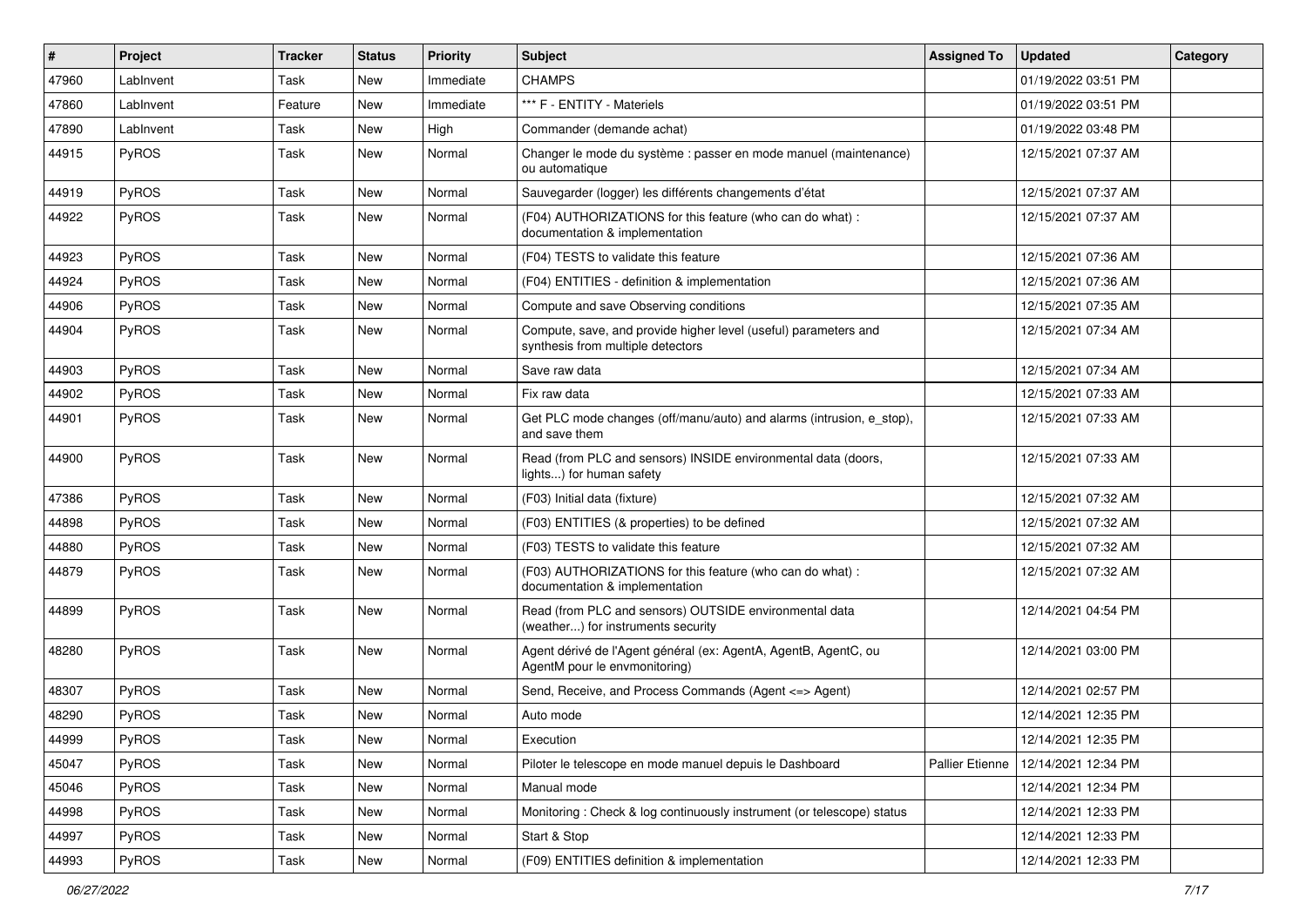| #     | Project      | <b>Tracker</b> | <b>Status</b> | <b>Priority</b> | <b>Subject</b>                                                                                                 | <b>Assigned To</b>     | <b>Updated</b>      | Category |
|-------|--------------|----------------|---------------|-----------------|----------------------------------------------------------------------------------------------------------------|------------------------|---------------------|----------|
| 47393 | PyROS        | Task           | <b>New</b>    | Normal          | Device Config file (cf F14)                                                                                    |                        | 12/14/2021 12:33 PM |          |
| 47392 | PyROS        | Task           | <b>New</b>    | Normal          | Device Commands Grammar (Generic & Native)                                                                     |                        | 12/14/2021 12:32 PM |          |
| 47391 | PyROS        | Task           | New           | Normal          | Device Simulator (DeviceSimulator)                                                                             |                        | 12/14/2021 12:32 PM |          |
| 48289 | PyROS        | Task           | New           | Normal          | Entity (AgentDevice class)                                                                                     |                        | 12/14/2021 12:32 PM |          |
| 47390 | PyROS        | Task           | <b>New</b>    | Normal          | Device Agent (AgentDevice) (de type Agent)                                                                     |                        | 12/14/2021 12:32 PM |          |
| 48288 | PyROS        | Task           | <b>New</b>    | Normal          | Entity (DeviceController class)                                                                                |                        | 12/14/2021 12:31 PM |          |
| 47389 | PyROS        | Task           | <b>New</b>    | Normal          | Device Controller (DeviceController)                                                                           |                        | 12/14/2021 12:29 PM |          |
| 48287 | PyROS        | Task           | New           | Normal          | cRuD (only Read & Delete) - View (& Kill) currently running Agents                                             |                        | 12/14/2021 12:26 PM |          |
| 48286 | PyROS        | Task           | New           | Normal          | Lancement auto et gestion des éventuels AgentDevices associés                                                  |                        | 12/14/2021 12:22 PM |          |
| 48285 | PyROS        | Task           | New           | Normal          | Lancement auto et gestion du DeviceController associé                                                          |                        | 12/14/2021 12:22 PM |          |
| 48284 | PyROS        | Task           | New           | Normal          | Lancement auto et gestion des Components associés (qui sont aussi<br>des DeviceController)                     |                        | 12/14/2021 12:20 PM |          |
| 46787 | PyROS        | Task           | New           | Normal          | (F09) REQUIREMENTS validated (+ tests udpated)                                                                 |                        | 12/14/2021 12:18 PM |          |
| 44994 | PyROS        | Task           | <b>New</b>    | Normal          | (F09) AUTHORIZATIONS for this feature (who can do what) : doc &<br>implem.                                     |                        | 12/14/2021 12:15 PM |          |
| 45340 | PyROS        | Task           | New           | Normal          | <b>INITIAL DATA (fixtures)</b>                                                                                 | Koralewski<br>Alexis   | 12/14/2021 12:09 PM |          |
| 44329 | PyROS        | Task           | New           | High            | Migration gitlab sur IN2P3                                                                                     |                        | 12/14/2021 12:08 PM |          |
| 45043 | PyROS        | Task           | New           | High            | Démo IRAP (install classique ?) + retrouver ancienne utilisation de<br>PlcConfig                               | <b>Pallier Etienne</b> | 12/14/2021 12:00 PM |          |
| 48273 | PyROS        | Task           | New           | Normal          | version DEV guitalens - instance docker sur serveur guitalens                                                  |                        | 12/14/2021 11:46 AM |          |
| 48276 | PyROS        | Task           | <b>New</b>    | Normal          | Scripts d'installation docker                                                                                  |                        | 12/14/2021 11:44 AM |          |
| 48274 | PyROS        | Task           | <b>New</b>    | Normal          | version TEST TNC France - instance docker de test en France                                                    |                        | 12/14/2021 11:42 AM |          |
| 48275 | <b>PyROS</b> | Task           | New           | Normal          | version PROD TNC Nouvelle Calédonie - instance docker de production<br>sur site final                          |                        | 12/14/2021 11:42 AM |          |
| 47957 | Lablnvent    | Feature        | New           | Normal          | *** F - ENTITY - Les GROUPES (de User ou Materiel) : Thématique,<br>Métier, Projet, Site (+ Pole ou Service ?) |                        | 12/13/2021 11:12 AM |          |
| 47861 | Lablnvent    | Feature        | New           | Urgent          | *** F - ENTITY - Suivis (de Materiel ou User)                                                                  |                        | 12/13/2021 11:10 AM |          |
| 47862 | LabInvent    | Feature        | New           | Normal          | *** F - ENTITY - Prets (de Materiel)                                                                           |                        | 12/13/2021 11:10 AM |          |
| 47895 | LabInvent    | Feature        | New           | Normal          | *** F - ENTITY - Documents attachés (à Materiel ou Suivi)                                                      |                        | 12/13/2021 11:09 AM |          |
| 48223 | LabInvent    | Task           | New           | Normal          | instance perso (docker)                                                                                        |                        | 12/13/2021 11:08 AM |          |
| 47866 | LabInvent    | Feature        | New           | Urgent          | *** F - Installation                                                                                           |                        | 12/13/2021 11:08 AM |          |
| 47947 | LabInvent    | Task           | New           | High            | docker only                                                                                                    |                        | 12/13/2021 11:07 AM |          |
| 47926 | LabInvent    | Task           | New           | High            | Instance DEMO docker - à installer sur hyp2 puis sur VM pweb3                                                  |                        | 12/13/2021 11:07 AM |          |
| 47865 | LabInvent    | Feature        | New           | Normal          | *** F - Configuration générale                                                                                 |                        | 12/13/2021 11:06 AM |          |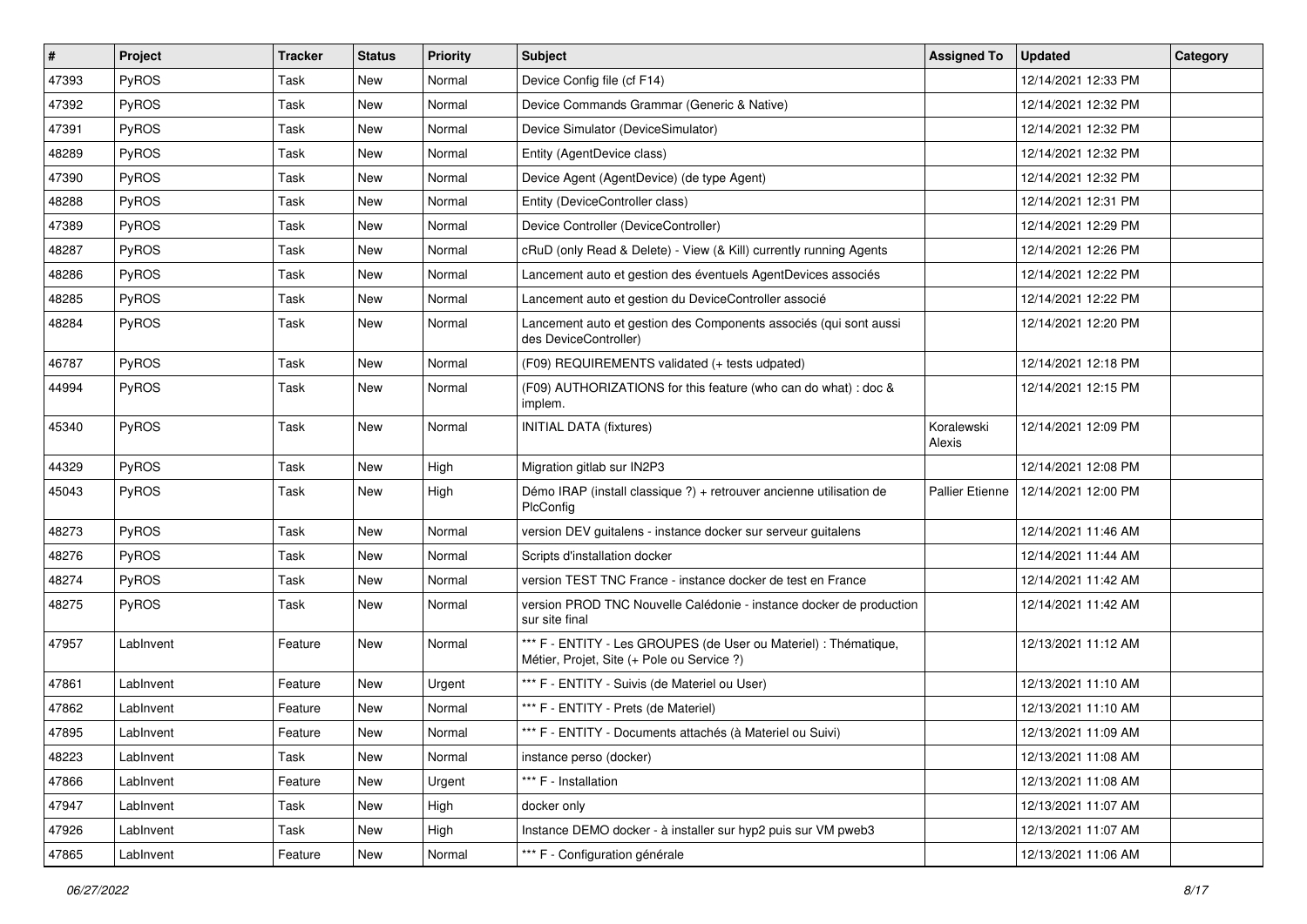| $\sharp$ | Project   | <b>Tracker</b> | <b>Status</b> | <b>Priority</b> | <b>Subject</b>                                                              | <b>Assigned To</b> | <b>Updated</b>      | Category |
|----------|-----------|----------------|---------------|-----------------|-----------------------------------------------------------------------------|--------------------|---------------------|----------|
| 48222    | LabInvent | Task           | <b>New</b>    | Normal          | (NEW func) Gérer Suivi d'un User                                            |                    | 12/13/2021 10:39 AM |          |
| 48005    | LabInvent | Task           | <b>New</b>    | Normal          | <b>Bugfix toutes les Deprecated Errors</b>                                  |                    | 12/06/2021 02:37 PM |          |
| 47869    | Lablnvent | Feature        | <b>New</b>    | Normal          | *** F - Tests                                                               |                    | 12/06/2021 02:28 PM |          |
| 47946    | Lablnvent | Task           | <b>New</b>    | Normal          | classic only                                                                |                    | 12/03/2021 09:50 AM |          |
| 47921    | Lablnvent | Feature        | New           | Immediate       | *** F - Framework CakePhp                                                   |                    | 12/02/2021 04:45 PM |          |
| 47922    | LabInvent | Task           | <b>New</b>    | Immediate       | Passer directement à v3.LAST (3.10.1)                                       |                    | 12/02/2021 04:45 PM |          |
| 47905    | LabInvent | Task           | <b>New</b>    | Urgent          | Read (index & view) (generic)                                               |                    | 12/01/2021 11:21 AM |          |
| 47899    | Lablnvent | Task           | New           | Urgent          | view (generic)                                                              |                    | 12/01/2021 11:21 AM |          |
| 47875    | LabInvent | Feature        | New           | Urgent          | *** F - ENTITY GÉNÉRIQUE - Actions & Vues génériques (&<br>Refactorisation) |                    | 12/01/2021 11:21 AM |          |
| 47903    | LabInvent | Task           | <b>New</b>    | Urgent          | Rappels automatiques pour les suivis récurrents (périodiques)               |                    | 12/01/2021 11:17 AM |          |
| 47901    | Lablnvent | Task           | <b>New</b>    | Urgent          | Read (view & index)                                                         |                    | 12/01/2021 11:17 AM |          |
| 47873    | Lablnvent | Task           | New           | Normal          | Model (Entity & Table)                                                      |                    | 12/01/2021 09:37 AM |          |
| 47966    | Lablnvent | Task           | <b>New</b>    | Normal          | Ajouter test Commande (avec devis joint)                                    |                    | 11/30/2021 04:17 PM |          |
| 47912    | Lablnvent | Task           | <b>New</b>    | High            | (VUE) Elements et Helper                                                    |                    | 11/30/2021 03:51 PM |          |
| 47914    | Lablnvent | Task           | <b>New</b>    | High            | index (generic)                                                             |                    | 11/30/2021 03:50 PM |          |
| 47906    | Lablnvent | Task           | <b>New</b>    | Urgent          | Champs virtuels                                                             |                    | 11/30/2021 03:50 PM |          |
| 47897    | Lablnvent | Task           | New           | High            | *** F - Stats (Users)                                                       |                    | 11/30/2021 03:48 PM |          |
| 47942    | LabInvent | Task           | New           | High            | index (generic)                                                             |                    | 11/30/2021 03:48 PM |          |
| 47937    | LabInvent | Task           | <b>New</b>    | High            | Read (index & view) (generic ?)                                             |                    | 11/30/2021 03:48 PM |          |
| 47927    | Lablnvent | Task           | New           | High            | A gérer via fichier conf YAML                                               |                    | 11/30/2021 03:47 PM |          |
| 47867    | LabInvent | Task           | <b>New</b>    | High            | *** F - Autorisations (Users)                                               |                    | 11/30/2021 03:47 PM |          |
| 47886    | Lablnvent | Task           | New           | Urgent          | Notifications                                                               |                    | 11/30/2021 03:45 PM |          |
| 47874    | LabInvent | Task           | New           | Urgent          | <b>Stats</b>                                                                |                    | 11/30/2021 03:44 PM |          |
| 47878    | Lablnvent | Task           | <b>New</b>    | High            | Autres                                                                      |                    | 11/30/2021 03:44 PM |          |
| 47884    | Lablnvent | Task           | New           | High            | partitionnement par Site (besoin IP2I/LMA)                                  |                    | 11/30/2021 03:43 PM |          |
| 47877    | LabInvent | Task           | <b>New</b>    | High            | find (search)                                                               |                    | 11/30/2021 03:43 PM |          |
| 47952    | LabInvent | Task           | New           | High            | Ecran d'accueil à restructurer                                              |                    | 11/30/2021 03:43 PM |          |
| 47936    | LabInvent | Task           | New           | High            | 3-4 - TBO & ARCHIVED                                                        |                    | 11/30/2021 03:43 PM |          |
| 47934    | LabInvent | Task           | New           | High            | LIFECYCLE (Status) : CREATED => (TBO) => VALIDATED => TBA =><br>ARCHIVED    |                    | 11/30/2021 03:43 PM |          |
| 47863    | Lablnvent | Feature        | New           | High            | *** F - ENTITY - Users                                                      |                    | 11/30/2021 03:43 PM |          |
| 47882    | LabInvent | Task           | New           | High            | Delete - delete                                                             |                    | 11/30/2021 03:42 PM |          |
| 47881    | LabInvent | Task           | New           | High            | Read - view                                                                 |                    | 11/30/2021 03:42 PM |          |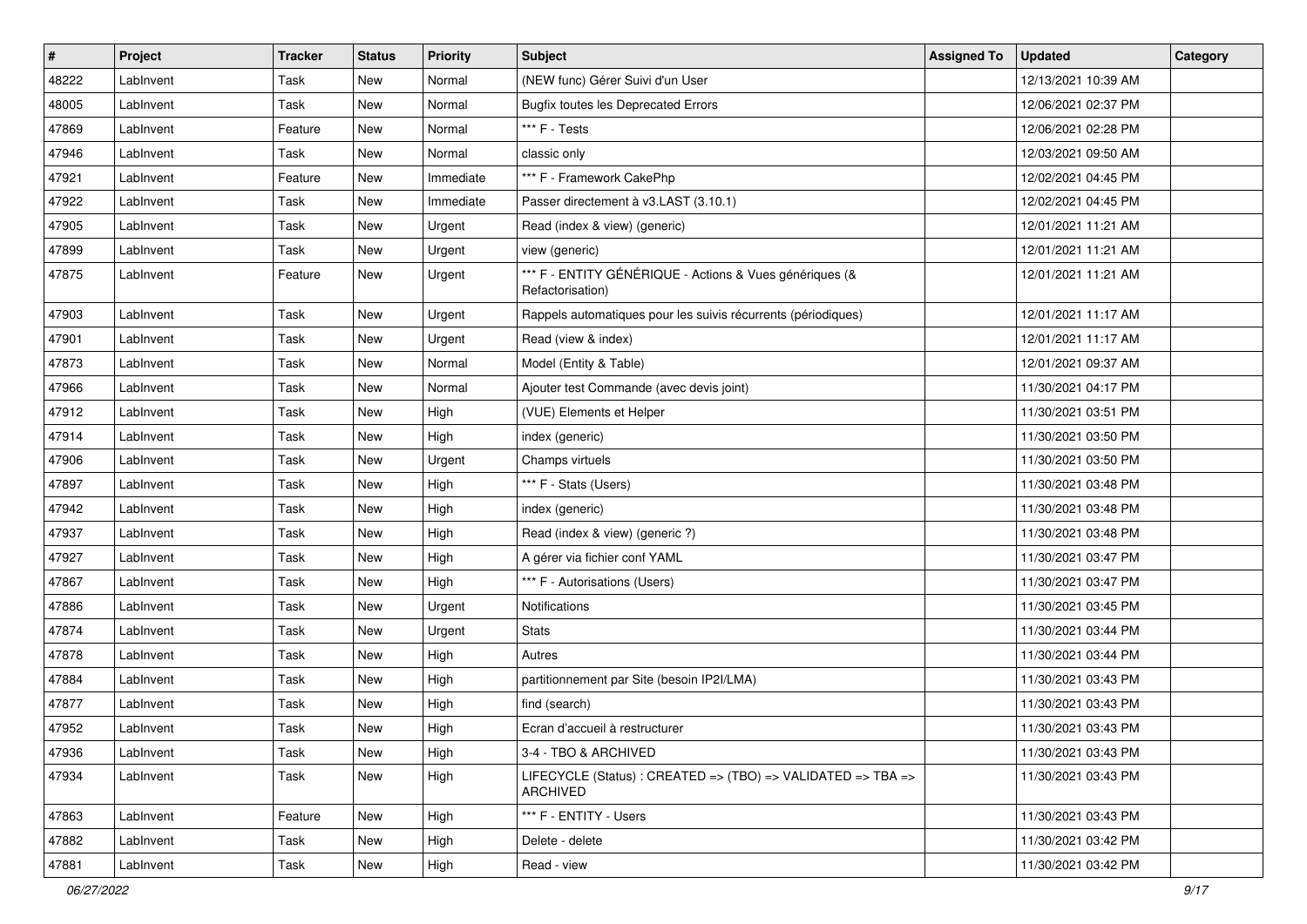| #     | Project   | <b>Tracker</b> | <b>Status</b> | <b>Priority</b> | <b>Subject</b>                                                                            | <b>Assigned To</b> | <b>Updated</b>      | Category |
|-------|-----------|----------------|---------------|-----------------|-------------------------------------------------------------------------------------------|--------------------|---------------------|----------|
| 47876 | LabInvent | Task           | <b>New</b>    | High            | CRUD                                                                                      |                    | 11/30/2021 03:42 PM |          |
| 47872 | LabInvent | Task           | <b>New</b>    | High            | Actions & Vues                                                                            |                    | 11/30/2021 03:42 PM |          |
| 47879 | Lablnvent | Task           | New           | High            | Create/Update - add_edit                                                                  |                    | 11/30/2021 03:42 PM |          |
| 47870 | Lablnvent | Task           | <b>New</b>    | Normal          | Tests (Materiels)                                                                         |                    | 11/30/2021 03:38 PM |          |
| 47962 | Lablnvent | Task           | New           | Urgent          | (IRAP only) re-install inventirap avec php7                                               |                    | 11/30/2021 03:17 PM |          |
| 47951 | LabInvent | Feature        | <b>New</b>    | Normal          | *** F - Etiquettes & Imprimantes                                                          |                    | 11/30/2021 01:42 PM |          |
| 47913 | LabInvent | Task           | <b>New</b>    | Normal          | ROLES (profils)                                                                           |                    | 11/30/2021 01:39 PM |          |
| 47868 | Lablnvent | Task           | New           | Normal          | *** F - Super Entité (AppController, AppTable)                                            |                    | 11/30/2021 01:34 PM |          |
| 47885 | Lablnvent | Task           | <b>New</b>    | Normal          | filtrage (voir formulaire index)                                                          |                    | 11/30/2021 01:30 PM |          |
| 47883 | Lablnvent | Task           | New           | Normal          | formulaire de recherche multi-critères                                                    |                    | 11/30/2021 01:30 PM |          |
| 47871 | LabInvent | Task           | <b>New</b>    | Normal          | Autorisations                                                                             |                    | 11/30/2021 01:29 PM |          |
| 47954 | Lablnvent | Task           | New           | Normal          | 1 - CREATED                                                                               |                    | 11/30/2021 01:27 PM |          |
| 47953 | Lablnvent | Task           | New           | Normal          | 2a - TOBEORDERED (optionnel)                                                              |                    | 11/30/2021 01:27 PM |          |
| 47935 | LabInvent | Task           | <b>New</b>    | Normal          | 2b - VALIDATED                                                                            |                    | 11/30/2021 01:27 PM |          |
| 47930 | Lablnvent | Task           | <b>New</b>    | Normal          | *** F - ENTITY - QrCode                                                                   |                    | 11/30/2021 01:26 PM |          |
| 47907 | LabInvent | Task           | New           | Normal          | *** F - Config YAML (champs materiels) : champs obligatoires,<br>recommandés, ou readonly |                    | 11/30/2021 01:25 PM |          |
| 47893 | LabInvent | Task           | New           | Normal          | Views                                                                                     |                    | 11/30/2021 01:21 PM |          |
| 47889 | LabInvent | Task           | New           | Normal          | Changer statut - setStatusTo*()                                                           |                    | 11/30/2021 01:19 PM |          |
| 47880 | Lablnvent | Task           | <b>New</b>    | Normal          | Read - index                                                                              |                    | 11/30/2021 01:16 PM |          |
| 47932 | Lablnvent | Feature        | New           | Normal          | *** F - DOC (documentation)                                                               |                    | 11/30/2021 01:10 PM |          |
| 47959 | Lablnvent | Task           | New           | Normal          | *** F - ENTITY - Fournisseurs                                                             |                    | 11/30/2021 12:57 PM |          |
| 47864 | Lablnvent | Feature        | New           | Normal          | *** F - ENTITY - Autres                                                                   |                    | 11/30/2021 12:57 PM |          |
| 47958 | LabInvent | Task           | New           | Normal          | delete (generic)                                                                          |                    | 11/30/2021 12:47 PM |          |
| 47950 | Lablnvent | Task           | <b>New</b>    | Normal          | DB complète à mettre à jour                                                               |                    | 11/30/2021 12:26 PM |          |
| 47945 | LabInvent | Task           | New           | Normal          | ALL                                                                                       |                    | 11/30/2021 12:23 PM |          |
| 47925 | LabInvent | Task           | <b>New</b>    | Normal          | (après cakephp v4) Passer à Php 8                                                         |                    | 11/30/2021 11:48 AM |          |
| 47924 | LabInvent | Task           | <b>New</b>    | Normal          | (après 3.9) Passer à v4                                                                   |                    | 11/30/2021 11:48 AM |          |
| 47911 | LabInvent | Task           | New           | Normal          | Create/Update (add_edit generic)                                                          |                    | 11/30/2021 11:04 AM |          |
| 44878 | PyROS     | Task           | New           | Normal          | (F02) TESTS to validate this feature                                                      |                    | 11/03/2021 09:16 AM |          |
| 45811 | PyROS     | Task           | New           | Normal          | SP update                                                                                 |                    | 11/03/2021 09:16 AM |          |
| 45816 | PyROS     | Task           | New           | Normal          | <b>SP Delete</b>                                                                          |                    | 10/28/2021 08:35 AM |          |
| 45810 | PyROS     | Task           | New           | Normal          | SP Read (view list and view 1)                                                            |                    | 10/27/2021 02:47 PM |          |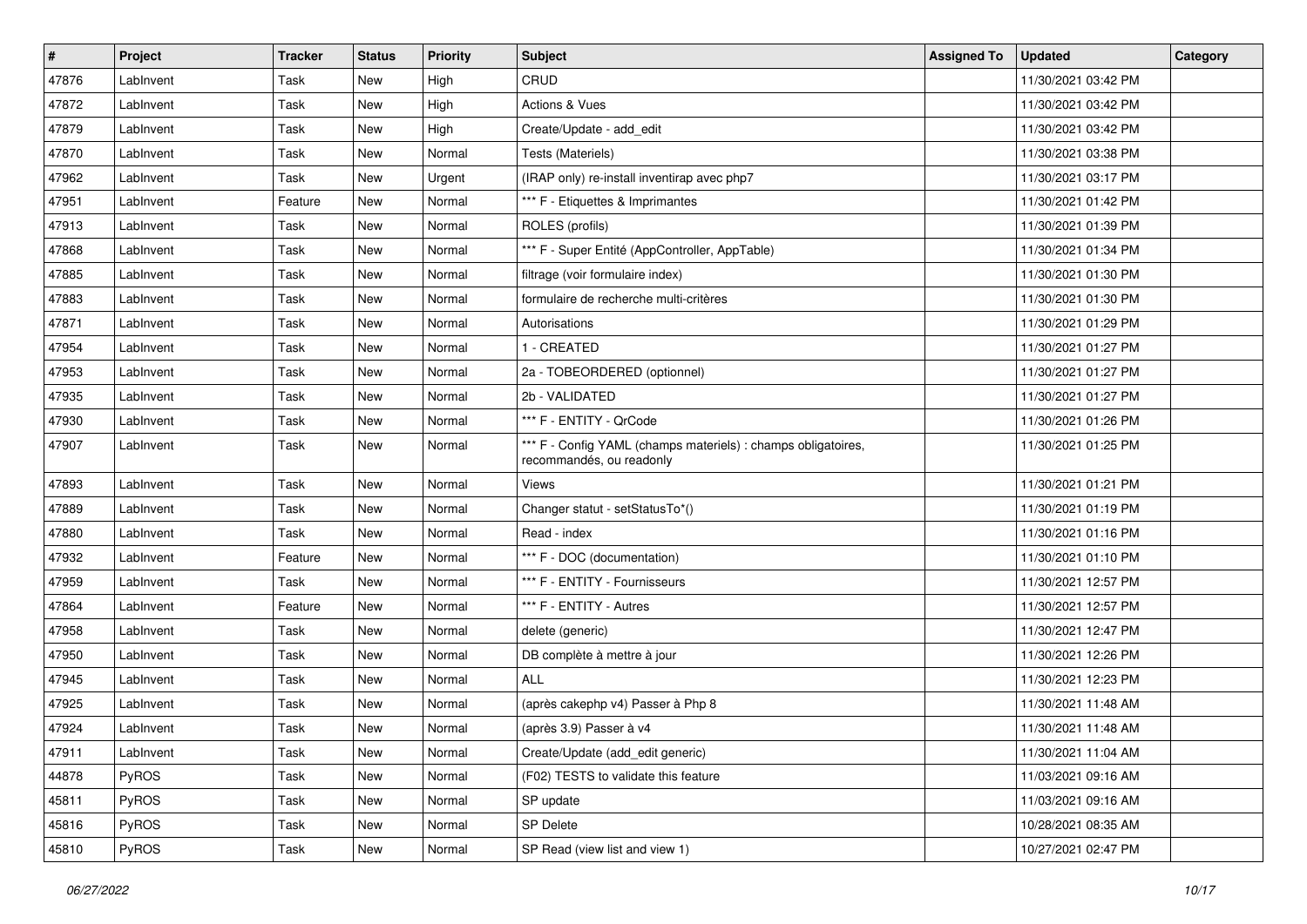| #     | Project      | <b>Tracker</b> | <b>Status</b> | <b>Priority</b> | <b>Subject</b>                                                | <b>Assigned To</b>   | <b>Updated</b>      | Category |
|-------|--------------|----------------|---------------|-----------------|---------------------------------------------------------------|----------------------|---------------------|----------|
| 45809 | <b>PyROS</b> | Task           | New           | Normal          | <b>SP</b> Create                                              |                      | 10/27/2021 08:42 AM |          |
| 45018 | PyROS        | Task           | <b>New</b>    | High            | Définir config pour TNC (4 channels Cam)                      | Klotz Alain          | 10/12/2021 08:52 AM |          |
| 44886 | PyROS        | Task           | New           | Normal          | (F01) ENTITIES - definition & implementation                  |                      | 10/12/2021 07:50 AM |          |
| 44842 | PyROS        | Task           | <b>New</b>    | Normal          | <b>USER</b>                                                   |                      | 10/12/2021 07:50 AM |          |
| 47401 | PyROS        | Task           | New           | Normal          | FUNCTIONAL TESTS - Each FEATURE functional tests              |                      | 10/11/2021 11:42 AM |          |
| 47442 | PyROS        | Task           | New           | Normal          | PLAN DE TESTS ET DE VALIDATIONS                               |                      | 10/11/2021 11:33 AM |          |
| 47441 | PyROS        | Task           | <b>New</b>    | Normal          | DOSSIER DE DÉFINITION                                         |                      | 10/11/2021 11:32 AM |          |
| 47446 | PyROS        | Task           | New           | Normal          | <b>DOSSIER SSI</b>                                            |                      | 10/11/2021 11:32 AM |          |
| 47445 | PyROS        | Task           | <b>New</b>    | Normal          | CAHIER DE RECETTE (NC)                                        |                      | 10/11/2021 11:31 AM |          |
| 47444 | PyROS        | Task           | New           | Normal          | MANUELS UTILISATION, INSTALLATION, ET MAINTENANCE             |                      | 10/11/2021 11:31 AM |          |
| 47443 | PyROS        | Task           | <b>New</b>    | Normal          | RAPPORT DES TESTS & VALIDATIONS (application du plan de test) |                      | 10/11/2021 11:31 AM |          |
| 47440 | PyROS        | Task           | New           | Normal          | <b>LIVRABLES</b>                                              |                      | 10/11/2021 11:29 AM |          |
| 47438 | PyROS        | Task           | New           | Normal          | PK5 (2023-06) - Doc LIVRABLES (et Présentations)              |                      | 10/11/2021 11:26 AM |          |
| 47437 | PyROS        | Task           | <b>New</b>    | Normal          | PA4.1 (2023-05) - Présentations et Rapport Avancement         |                      | 10/11/2021 11:25 AM |          |
| 47436 | PyROS        | Task           | <b>New</b>    | Normal          | PK4 (2023-02) - Doc LIVRABLES (et Présentations)              |                      | 10/11/2021 11:23 AM |          |
| 47435 | PyROS        | Task           | New           | Normal          | PA3.2 (2023-02) - Présentations et Rapport Avancement         |                      | 10/11/2021 11:22 AM |          |
| 47433 | PyROS        | Task           | <b>New</b>    | Normal          | PA3.1 (2023-01) - Présentations et Rapport Avancement         |                      | 10/11/2021 11:22 AM |          |
| 47432 | PyROS        | Task           | New           | Normal          | PK3 (2023-01) - Doc LIVRABLES (et Présentations)              |                      | 10/11/2021 11:20 AM |          |
| 47431 | PyROS        | Task           | New           | Normal          | PA2.2 (2022-10) - Présentations et Rapport Avancement         |                      | 10/11/2021 11:19 AM |          |
| 47430 | PyROS        | Task           | <b>New</b>    | Normal          | PA2.1 (2022-08) - Présentations et Rapport Avancement         |                      | 10/11/2021 11:18 AM |          |
| 45791 | PyROS        | Task           | New           | Normal          | PA1.1 (2022-03) - Présentations et Rapport Avancement         |                      | 10/11/2021 11:14 AM |          |
| 47375 | PyROS        | Task           | New           | Normal          | Association quota SP                                          |                      | 10/11/2021 10:37 AM |          |
| 45756 | PyROS        | Task           | New           | Normal          | QUOTA & PRIO - Gestion du quota et de la priorité             |                      | 10/11/2021 10:35 AM |          |
| 44881 | PyROS        | Task           | New           | Normal          | (F02) ENTITIES - definition & implementation                  | Koralewski<br>Alexis | 10/11/2021 10:34 AM |          |
| 47419 | PyROS        | Task           | New           | Normal          | F16 FUNCTIONAL Tests                                          |                      | 10/11/2021 10:11 AM |          |
| 47418 | PyROS        | Task           | <b>New</b>    | Normal          | F15 FUNCTIONAL Tests                                          |                      | 10/11/2021 10:11 AM |          |
| 47416 | PyROS        | Task           | <b>New</b>    | Normal          | F13 FUNCTIONAL Tests                                          |                      | 10/11/2021 10:11 AM |          |
| 47415 | PyROS        | Task           | New           | Normal          | <b>F12 FUNCTIONAL Tests</b>                                   |                      | 10/11/2021 10:11 AM |          |
| 47414 | PyROS        | Task           | New           | Normal          | <b>F11 FUNCTIONAL Tests</b>                                   |                      | 10/11/2021 10:10 AM |          |
| 47413 | PyROS        | Task           | New           | Normal          | F10 FUNCTIONAL Tests                                          |                      | 10/11/2021 10:10 AM |          |
| 47411 | PyROS        | Task           | New           | Normal          | <b>F08 FUNCTIONAL Tests</b>                                   |                      | 10/11/2021 10:10 AM |          |
| 47410 | PyROS        | Task           | New           | Normal          | F07 FUNCTIONAL Tests                                          |                      | 10/11/2021 10:10 AM |          |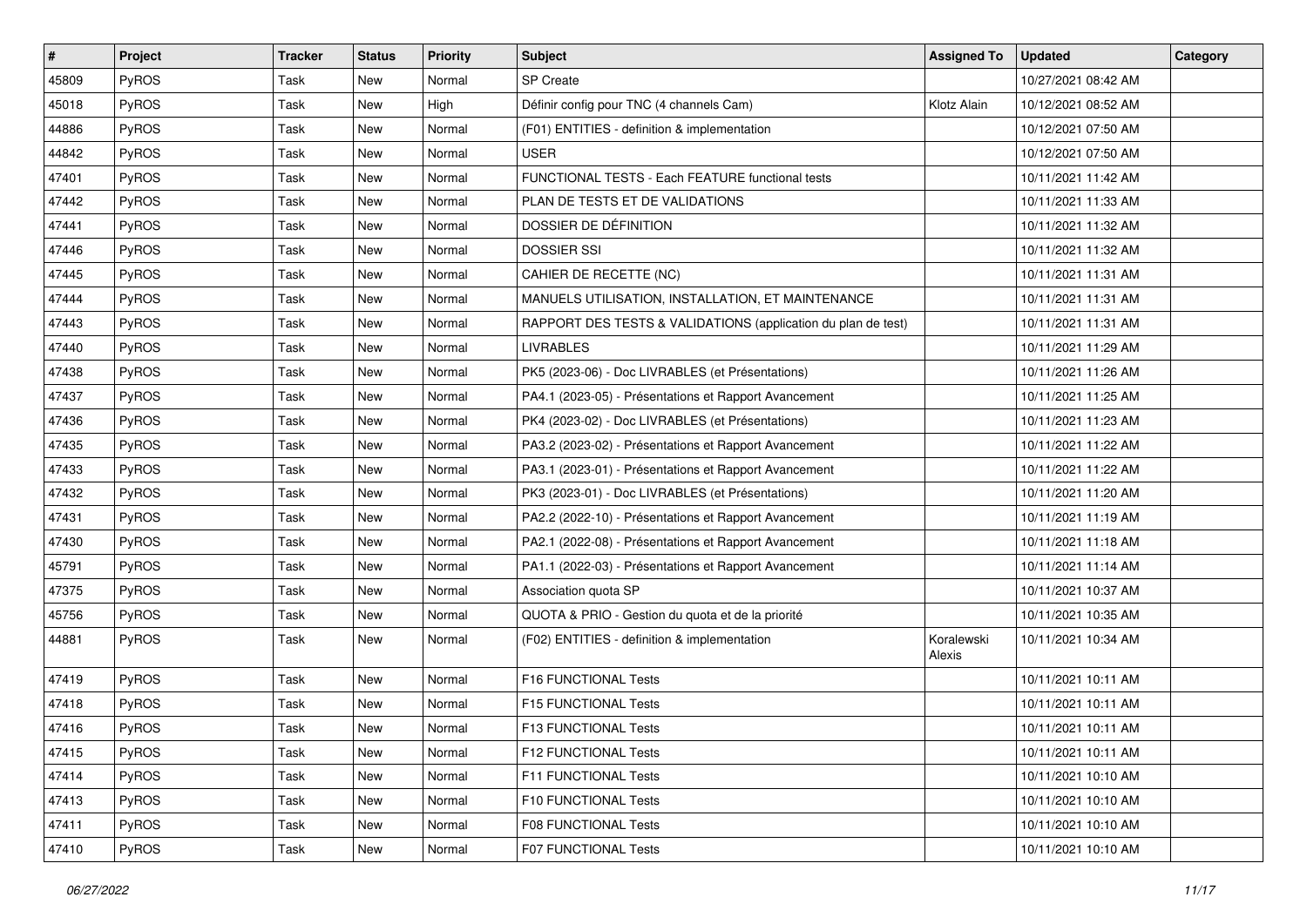| $\vert$ # | Project      | <b>Tracker</b> | <b>Status</b> | <b>Priority</b> | <b>Subject</b>                                                                                                       | <b>Assigned To</b>     | <b>Updated</b>      | Category |
|-----------|--------------|----------------|---------------|-----------------|----------------------------------------------------------------------------------------------------------------------|------------------------|---------------------|----------|
| 47409     | PyROS        | Task           | <b>New</b>    | Normal          | F06 FUNCTIONAL Tests                                                                                                 |                        | 10/11/2021 10:10 AM |          |
| 47403     | PyROS        | Task           | <b>New</b>    | Normal          | HIGH LEVEL FUNCTION TESTS - Transversal functionalities TESTs<br>involving several features                          |                        | 10/11/2021 10:08 AM |          |
| 47402     | PyROS        | Task           | New           | Normal          | INTEGRATION TESTS - FEATURES integration tests with each other                                                       |                        | 10/11/2021 10:07 AM |          |
| 46780     | PyROS        | Task           | New           | Normal          | (F01) EXIGENCES satisfaites (+ tests mis à jour)                                                                     |                        | 10/08/2021 06:01 PM |          |
| 45048     | PyROS        | Task           | <b>New</b>    | Normal          | HARDWARE DEVICES definition, test, config, management                                                                |                        | 10/08/2021 05:51 PM |          |
| 44995     | PyROS        | Task           | <b>New</b>    | Normal          | (F09) TESTS to validate this feature                                                                                 |                        | 10/08/2021 05:45 PM |          |
| 45815     | PyROS        | Task           | <b>New</b>    | Normal          | test_SCP_manage_quota                                                                                                |                        | 09/22/2021 04:47 PM |          |
| 46790     | PyROS        | Task           | <b>New</b>    | Normal          | F16 - EXIGENCES satisfaites (+ tests mis à jour)                                                                     |                        | 09/14/2021 02:47 PM |          |
| 46789     | PyROS        | Task           | New           | Normal          | F15 - EXIGENCES satisfaites (+ tests mis à jour)                                                                     |                        | 09/14/2021 02:47 PM |          |
| 46786     | <b>PyROS</b> | Task           | <b>New</b>    | Normal          | F08 - EXIGENCES satisfaites (+ tests mis à jour)                                                                     |                        | 09/14/2021 02:45 PM |          |
| 46785     | PyROS        | Task           | <b>New</b>    | Normal          | F07 - EXIGENCES satisfaites (+ tests mis à jour)                                                                     |                        | 09/14/2021 02:44 PM |          |
| 46783     | PyROS        | Task           | New           | Normal          | F04 - EXIGENCES satisfaites (+ tests mis à jour)                                                                     |                        | 09/14/2021 02:43 PM |          |
| 46782     | PyROS        | Task           | <b>New</b>    | Normal          | F03 - EXIGENCES satisfaites (+ tests mis à jour)                                                                     |                        | 09/14/2021 02:43 PM |          |
| 44891     | PyROS        | Task           | <b>New</b>    | Normal          | Create/Update                                                                                                        |                        | 09/14/2021 11:48 AM |          |
| 44833     | PyROS        | Task           | <b>New</b>    | Normal          | Registration : un nouvel utilisateur doit pouvoir s'enregistrer directement<br>sur le site web (soumis à validation) | Koralewski<br>Alexis   | 08/31/2021 02:16 PM |          |
| 45762     | PyROS        | Task           | New           | Normal          | <b>Test User Connexion</b>                                                                                           |                        | 08/13/2021 01:55 PM |          |
| 44847     | PyROS        | Task           | <b>New</b>    | Normal          | (F01) TESTS (users) validant cette feature                                                                           | Koralewski<br>Alexis   | 08/13/2021 01:55 PM |          |
| 45761     | PyROS        | Task           | New           | Normal          | Test User Create (registration)                                                                                      |                        | 08/13/2021 01:54 PM |          |
| 45766     | PyROS        | Task           | New           | Normal          | <b>Test User Update</b>                                                                                              |                        | 08/13/2021 01:53 PM |          |
| 45772     | PyROS        | Task           | <b>New</b>    | Normal          | Test User Read (view list and view 1)                                                                                |                        | 08/13/2021 01:51 PM |          |
| 45776     | PyROS        | Task           | <b>New</b>    | Normal          | <b>Test User Delete</b>                                                                                              |                        | 08/13/2021 01:46 PM |          |
| 45818     | PyROS        | Task           | New           | Normal          | (F14) TESTS to validate this feature                                                                                 |                        | 08/09/2021 10:43 AM |          |
| 45003     | PyROS        | Task           | <b>New</b>    | Normal          | Config Read & View                                                                                                   | Koralewski<br>Alexis   | 08/09/2021 10:43 AM |          |
| 45799     | PyROS        | Task           | <b>New</b>    | Normal          | Execute TESTS on commit/push (new script PUSH)                                                                       | <b>Pallier Etienne</b> | 07/19/2021 08:54 AM |          |
| 45049     | PyROS        | Task           | New           | Normal          | <b>CAMERA FLI</b>                                                                                                    |                        | 07/16/2021 09:34 AM |          |
| 45163     | PyROS        | Story          | New           | Normal          | REQ-013 PYROS-10 ordonnancement temps réel                                                                           |                        | 07/01/2021 08:30 AM |          |
| 44719     | PyROS        | Story          | New           | Normal          | REQ-010 Ordonnancement des requêtes                                                                                  |                        | 07/01/2021 08:30 AM |          |
| 44713     | PyROS        | Story          | New           | Normal          | **** REQ-020 CCTP                                                                                                    |                        | 07/01/2021 08:30 AM |          |
| 45162     | PyROS        | Story          | New           | Normal          | REQ-014 PYROS-10 priorité et quotas utilisateurs                                                                     |                        | 07/01/2021 08:29 AM |          |
| 45161     | PyROS        | Story          | New           | Normal          | REQ-011 PYROS-10 ordonnanceur sur chaque télescope                                                                   |                        | 07/01/2021 08:29 AM |          |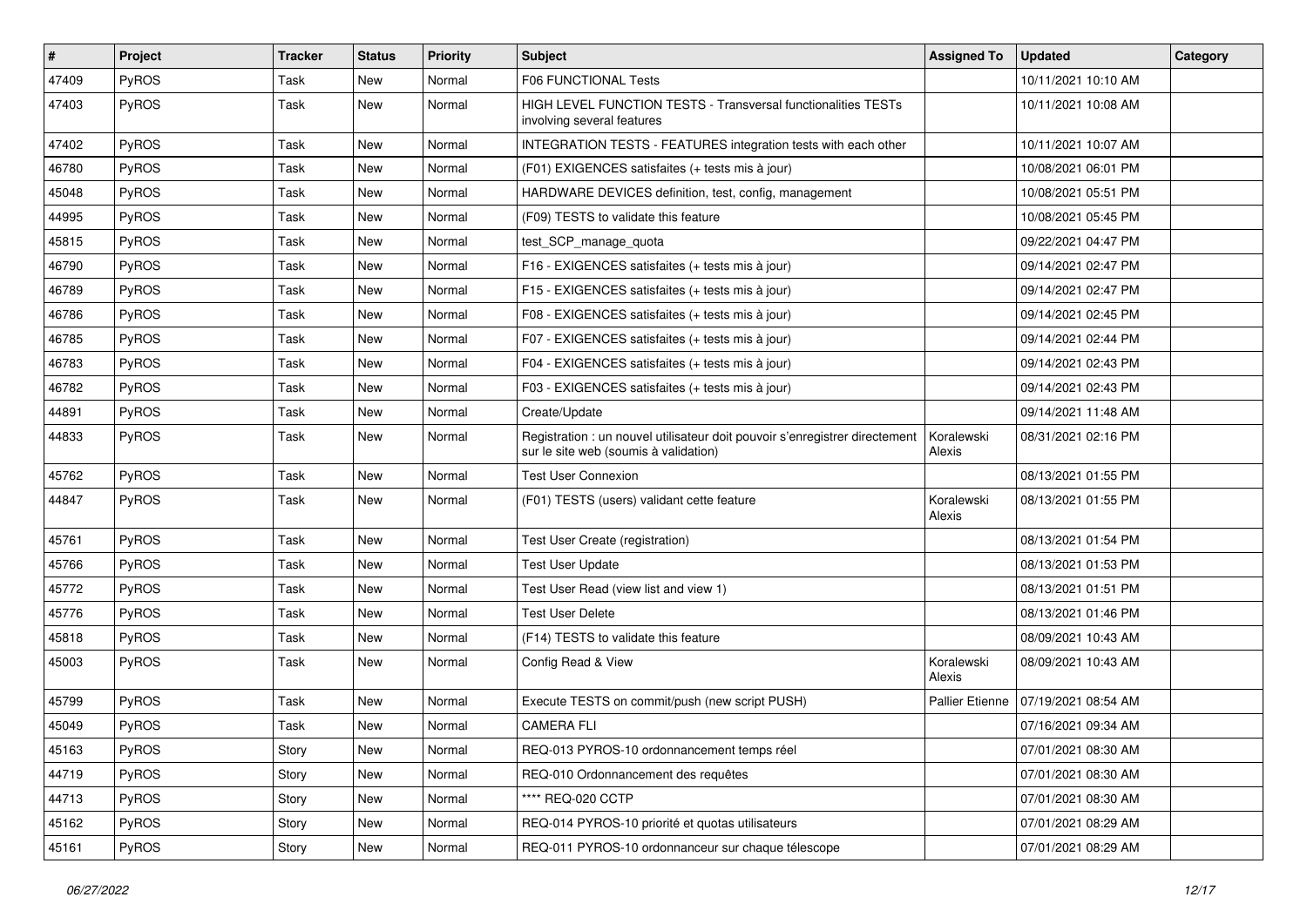| $\pmb{\#}$ | Project      | <b>Tracker</b> | <b>Status</b> | <b>Priority</b> | <b>Subject</b>                                                                                                          | <b>Assigned To</b> | <b>Updated</b>      | <b>Category</b> |
|------------|--------------|----------------|---------------|-----------------|-------------------------------------------------------------------------------------------------------------------------|--------------------|---------------------|-----------------|
| 45556      | PyROS        | Task           | New           | Normal          | User activation/deactivation                                                                                            |                    | 06/25/2021 08:18 AM |                 |
| 44896      | PyROS        | Task           | <b>New</b>    | Normal          | On peut consulter la liste des SP                                                                                       |                    | 06/18/2021 03:17 PM |                 |
| 44843      | <b>PyROS</b> | Task           | New           | Normal          | ROLES : Un utilisateur peut avoir plusieurs roles                                                                       |                    | 06/18/2021 03:15 PM |                 |
| 44897      | <b>PyROS</b> | Task           | New           | Normal          | On peut voir la fiche détaillée d'un SP                                                                                 |                    | 06/16/2021 11:29 AM |                 |
| 44894      | <b>PyROS</b> | Task           | <b>New</b>    | Normal          | Un Observer peut créer un nouveau Proposal (SP) pour une Période<br>spécifique future                                   |                    | 06/16/2021 11:28 AM |                 |
| 44716      | <b>PyROS</b> | Story          | <b>New</b>    | Normal          | **** REQ-071 AJOUT OSMOSE                                                                                               |                    | 06/14/2021 01:19 PM |                 |
| 44715      | <b>PyROS</b> | Story          | New           | Normal          | **** REQ-065 AJOUT UPGRADE                                                                                              |                    | 06/14/2021 01:19 PM |                 |
| 44718      | <b>PyROS</b> | Story          | New           | Normal          | **** REQ-025 AJOUT TNC                                                                                                  |                    | 06/14/2021 01:19 PM |                 |
| 44717      | <b>PyROS</b> | Story          | <b>New</b>    | Normal          | **** REQ-022 TAROT NC                                                                                                   |                    | 06/14/2021 01:19 PM |                 |
| 45452      | <b>PyROS</b> | Story          | New           | Normal          | *** REQ-0XX REQUIREMENTS FROM CNES (PR)                                                                                 |                    | 06/14/2021 01:17 PM |                 |
| 44812      | PyROS        | Story          | New           | Normal          | *** REQ-200 FOR TAROT NETWORK INTEGRATION                                                                               |                    | 06/14/2021 01:13 PM |                 |
| 44969      | <b>PyROS</b> | Task           | New           | Normal          | (F07) AUTHORIZATIONS for this feature (who can do what) :<br>documentation & implementation                             |                    | 06/08/2021 08:21 AM |                 |
| 44987      | <b>PyROS</b> | Task           | <b>New</b>    | Normal          | (F08) AUTHORIZATIONS for this feature (who can do what) :<br>documentation & implementation                             |                    | 06/08/2021 08:20 AM |                 |
| 45291      | <b>PyROS</b> | Task           | <b>New</b>    | Normal          | (F10) AUTHORIZATIONS for this feature (who can do what) :<br>documentation & implementation                             |                    | 06/08/2021 08:19 AM |                 |
| 45346      | <b>PyROS</b> | Task           | <b>New</b>    | Normal          | (F10) ENTITIES - Initial data (fixture)                                                                                 |                    | 06/03/2021 09:17 AM |                 |
| 45290      | <b>PyROS</b> | Task           | New           | Normal          | (F10) ENTITIES - definition & implementation                                                                            |                    | 06/03/2021 09:17 AM |                 |
| 45295      | <b>PyROS</b> | Task           | <b>New</b>    | Normal          | Create DARK files (acquisition)                                                                                         |                    | 05/27/2021 11:22 AM |                 |
| 45294      | <b>PyROS</b> | Task           | New           | Normal          | Create BIAS files (acquisition)                                                                                         |                    | 05/27/2021 11:22 AM |                 |
| 45293      | PyROS        | Task           | New           | Normal          | Create FLAT files (acquisition)                                                                                         |                    | 05/27/2021 11:21 AM |                 |
| 45292      | <b>PyROS</b> | Task           | New           | Normal          | (F10) TESTS to validate this feature                                                                                    |                    | 05/27/2021 11:11 AM |                 |
| 44813      | <b>PyROS</b> | Story          | <b>New</b>    | Normal          | REQ-123 Architecture extensible et Extensions privatisables                                                             |                    | 05/12/2021 12:21 PM |                 |
| 45195      | PyROS        | Story          | <b>New</b>    | Normal          | REQ-122 Page information état agent                                                                                     |                    | 05/12/2021 12:18 PM |                 |
| 45194      | PyROS        | Story          | New           | Normal          | REQ-121 Limiter le nombre d'essais de connexion d'un utilisateur                                                        |                    | 05/12/2021 12:17 PM |                 |
| 45193      | <b>PyROS</b> | Story          | <b>New</b>    | Normal          | REQ-120 Pages web dédiées pour gérer différents besoins                                                                 |                    | 05/12/2021 12:17 PM |                 |
| 45192      | <b>PyROS</b> | Story          | <b>New</b>    | Normal          | REQ-119 Analyse images : le service de traitement d'images doit être<br>interopérable (à distance, par service externe) |                    | 05/12/2021 12:17 PM |                 |
| 45191      | PyROS        | Story          | New           | Normal          | REQ-118 Avoir un obturateur sur les caméras (Utile pour faire les Dark)                                                 |                    | 05/12/2021 12:16 PM |                 |
| 45190      | <b>PyROS</b> | Story          | New           | Normal          | REQ-117 Calibration : génération des images de calibration en fonction<br>du temps (DBF) (Dark dépend du temps pose)    |                    | 05/12/2021 12:16 PM |                 |
| 45189      | PyROS        | Story          | New           | Normal          | REQ-116 Calibration astro: trouver une solution quand l'image est<br>distendue (distortion)                             |                    | 05/12/2021 12:16 PM |                 |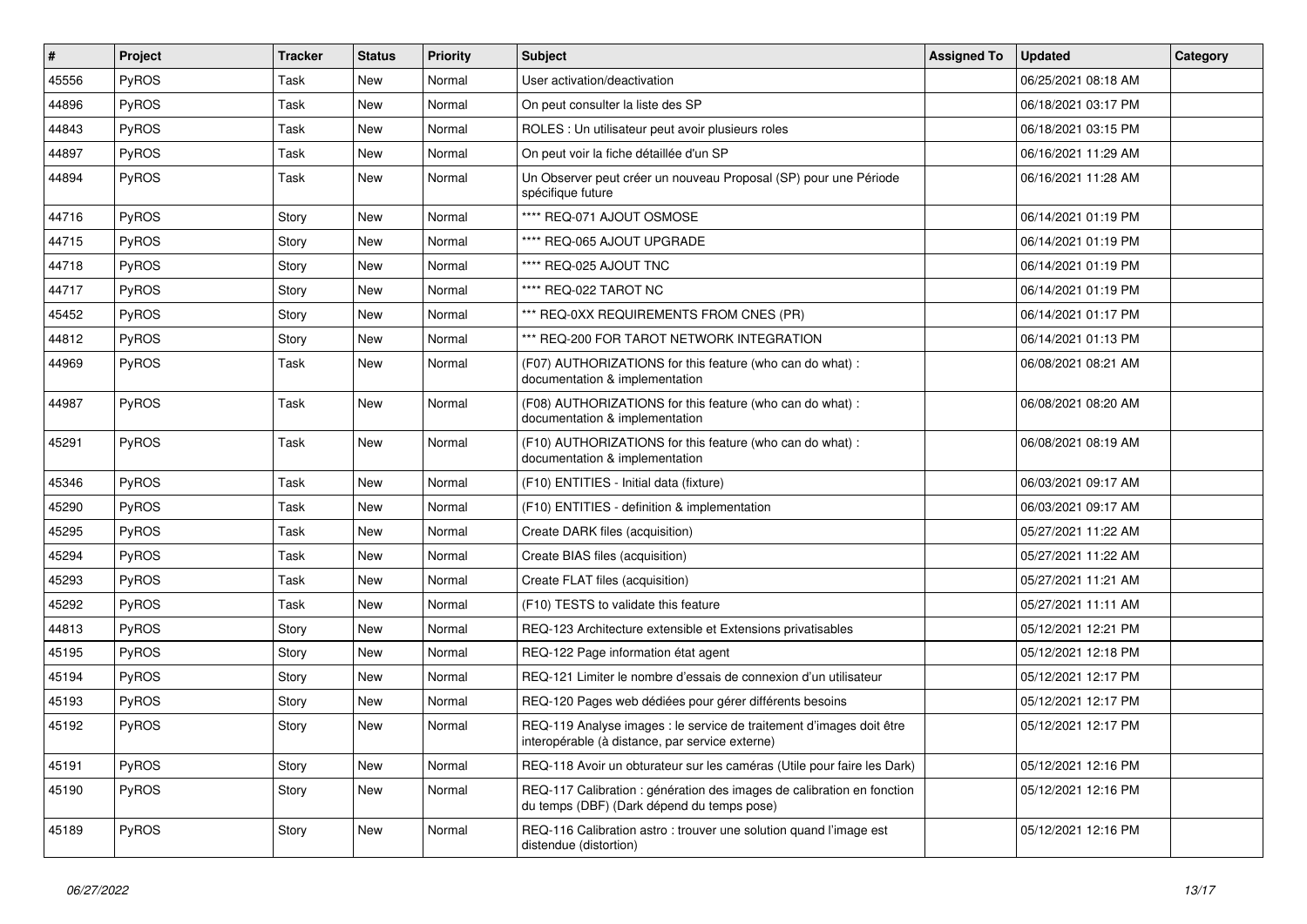| $\vert$ # | Project      | <b>Tracker</b> | <b>Status</b> | <b>Priority</b> | Subject                                                                                                          | <b>Assigned To</b> | <b>Updated</b>      | Category |
|-----------|--------------|----------------|---------------|-----------------|------------------------------------------------------------------------------------------------------------------|--------------------|---------------------|----------|
| 45188     | <b>PyROS</b> | Story          | New           | Normal          | REQ-115 Calibration : traiter efficacement les fichiers de calibration DBF<br>(dark, bias, flat)                 |                    | 05/12/2021 12:15 PM |          |
| 45187     | PyROS        | Story          | New           | Normal          | REQ-114 Planification des séquences : Equité                                                                     |                    | 05/12/2021 12:15 PM |          |
| 45186     | PyROS        | Story          | New           | Normal          | REQ-113 Planification des séquences : Efficacité, efficience                                                     |                    | 05/12/2021 12:15 PM |          |
| 45185     | PyROS        | Story          | New           | Normal          | REQ-112 Planification des séquences : Flexibilité                                                                |                    | 05/12/2021 12:14 PM |          |
| 45182     | PyROS        | Story          | New           | Normal          | REQ-109 Afficher infos utiles sur les requetes/séquences                                                         |                    | 05/12/2021 12:13 PM |          |
| 45180     | PyROS        | Story          | New           | Normal          | REQ-107 Suivi complet d'une requête, depuis son dépot, jusqu'à son<br>exécution, en passant par sa planification |                    | 05/12/2021 12:12 PM |          |
| 45179     | PyROS        | Story          | New           | Normal          | REQ-106 Requete appartient à un SP (lié à un PI qui est lié à des<br>users)                                      |                    | 05/12/2021 12:12 PM |          |
| 45178     | PyROS        | Story          | New           | Normal          | REQ-105 Pouvoir enlever une séquence (scène) déposée pour en<br>déposer une autre                                |                    | 05/12/2021 12:11 PM |          |
| 45177     | PyROS        | Story          | New           | Normal          | REQ-104 Rôles utilisateurs (profils)                                                                             |                    | 05/12/2021 12:11 PM |          |
| 45176     | <b>PyROS</b> | Story          | New           | Normal          | REQ-103 Connexion unique pour accéder à tous les services, si<br>possible via annuaire LDAP                      |                    | 05/12/2021 12:10 PM |          |
| 45174     | PyROS        | Story          | New           | Normal          | REQ-213 Sauvegarde temporaire des images brutes pour opérations de<br>maintenance                                |                    | 05/12/2021 12:01 PM |          |
| 45173     | PyROS        | Story          | New           | Normal          | REQ-212 Espace privé pour extensions et déploiement sans git                                                     |                    | 05/12/2021 12:00 PM |          |
| 45172     | PyROS        | Story          | New           | Normal          | REQ-211 Allsky scan                                                                                              |                    | 05/12/2021 11:58 AM |          |
| 45171     | PyROS        | Story          | <b>New</b>    | Normal          | REQ-210 Affichage contenu BD                                                                                     |                    | 05/12/2021 11:58 AM |          |
| 45170     | PyROS        | Story          | New           | Normal          | REQ-209 Lecture des logs                                                                                         |                    | 05/12/2021 11:58 AM |          |
| 45169     | PyROS        | Story          | New           | Normal          | REQ-208 Lecture et téléchargement des images                                                                     |                    | 05/12/2021 11:57 AM |          |
| 45168     | PyROS        | Story          | New           | Normal          | REQ-207 Rapports de synthèse, outils de monitoring                                                               |                    | 05/12/2021 11:57 AM |          |
| 45167     | PyROS        | Story          | New           | Normal          | REQ-206 Espace mutualisé (comme CADOR)                                                                           |                    | 05/12/2021 11:57 AM |          |
| 45166     | PyROS        | Story          | New           | Normal          | REQ-205 Bandeau en haut de pages pour messages d'info ou<br>avertissement                                        |                    | 05/12/2021 11:56 AM |          |
| 45165     | PyROS        | Story          | New           | Normal          | REQ-204 Architecture site, différents espaces selon les roles                                                    |                    | 05/12/2021 11:56 AM |          |
| 45164     | PyROS        | Story          | <b>New</b>    | Normal          | REQ-203 GUI multilingue (choix de la langue)                                                                     |                    | 05/12/2021 11:55 AM |          |
| 44816     | PyROS        | Story          | New           | Normal          | REQ-201 Définir une esthétique Tarot                                                                             |                    | 05/12/2021 11:53 AM |          |
| 45157     | PyROS        | Story          | New           | Normal          | REQ-002 Déclenchement des jobs sur déclenchement au lieu de<br>scrutation                                        |                    | 05/12/2021 11:46 AM |          |
| 45156     | PyROS        | Story          | New           | Normal          | REQ-004 POC GTRS et websocket                                                                                    |                    | 05/12/2021 11:45 AM |          |
| 45116     | PyROS        | Story          | New           | Normal          | REQ-039 SURETE 160 Sauvegarde des pannes                                                                         |                    | 05/12/2021 10:56 AM |          |
| 45115     | PyROS        | Story          | New           | Normal          | REQ-035 SURETE_130 Maintenance à distance                                                                        |                    | 05/12/2021 10:56 AM |          |
| 45117     | PyROS        | Story          | New           | Normal          | REQ-019 Mise à disposition des images et mesures                                                                 |                    | 05/12/2021 10:55 AM |          |
| 45120     | PyROS        | Story          | New           | Normal          | REQ-017 Information sur les requêtes soumises par l'utilisateur                                                  |                    | 05/12/2021 10:55 AM |          |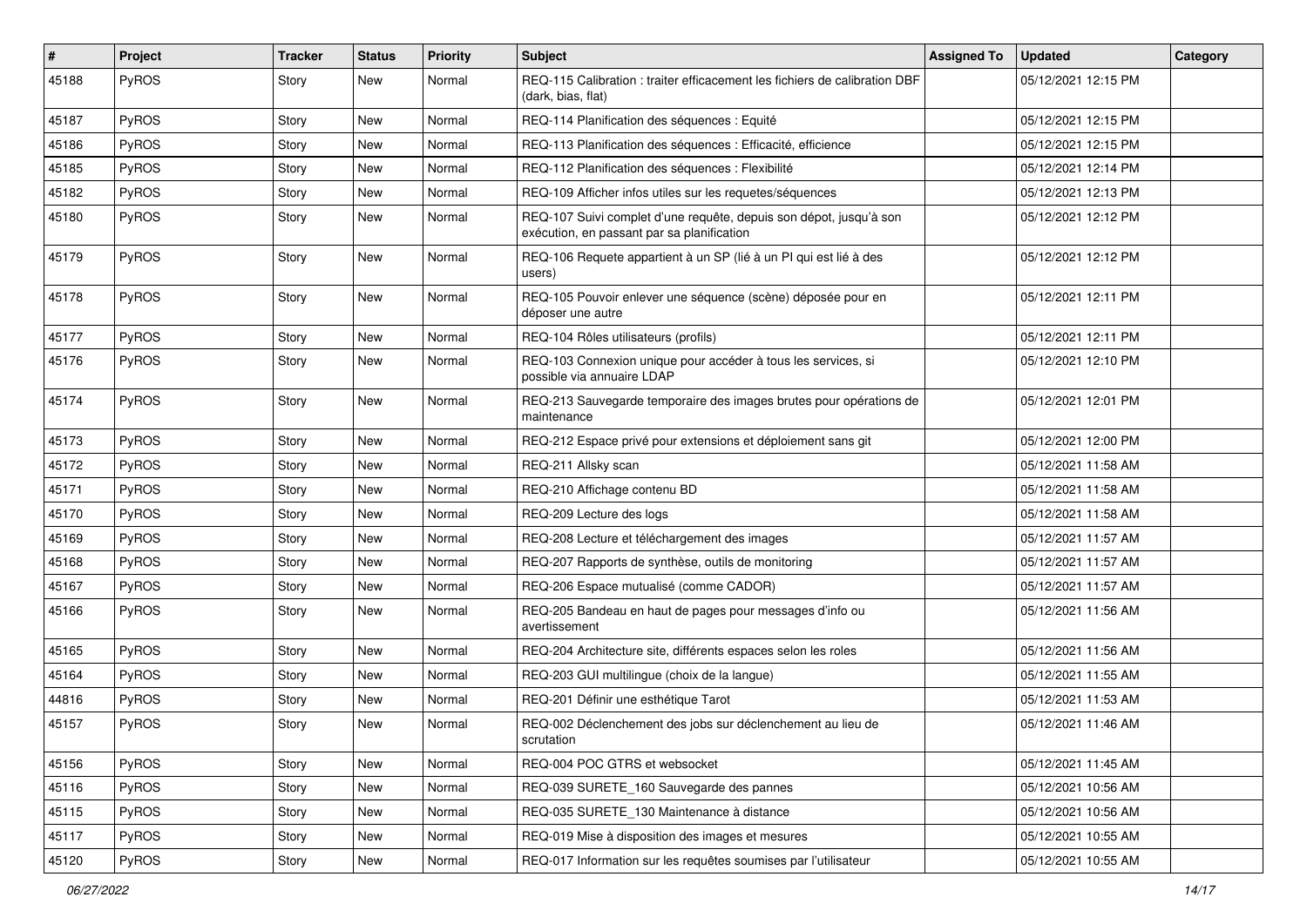| $\vert$ # | Project      | <b>Tracker</b> | <b>Status</b> | <b>Priority</b> | <b>Subject</b>                                                             | <b>Assigned To</b> | <b>Updated</b>      | Category |
|-----------|--------------|----------------|---------------|-----------------|----------------------------------------------------------------------------|--------------------|---------------------|----------|
| 45118     | <b>PyROS</b> | Story          | New           | Normal          | REQ-016 informations sur les composants de l'observatoire                  |                    | 05/12/2021 10:55 AM |          |
| 45121     | PyROS        | Story          | <b>New</b>    | Normal          | REQ-009 requêtes de calibration                                            |                    | 05/12/2021 10:54 AM |          |
| 45119     | PyROS        | Story          | New           | Normal          | REQ-008 requêtes SST flexibles                                             |                    | 05/12/2021 10:54 AM |          |
| 45160     | PyROS        | Story          | <b>New</b>    | Normal          | REQ-012 PYROS-10 limiter les temps morts entre requêtes                    |                    | 05/12/2021 10:47 AM |          |
| 45159     | PyROS        | Story          | New           | Normal          | REQ-003 Interface avec les données CNRS de manière authentifiée            |                    | 05/12/2021 10:46 AM |          |
| 45158     | PyROS        | Story          | <b>New</b>    | Normal          | REQ-006 Notification de changement d'état d'une requête                    |                    | 05/12/2021 10:45 AM |          |
| 45155     | PyROS        | Story          | <b>New</b>    | Normal          | REQ-001 planification de tâches récurrentes                                |                    | 05/12/2021 10:44 AM |          |
| 45152     | PyROS        | Story          | <b>New</b>    | Normal          | REQ-068 ACCEPT_010 Plan de validation et d'essai                           |                    | 05/12/2021 10:42 AM |          |
| 45151     | PyROS        | Story          | <b>New</b>    | Normal          | REQ-069 Plan de validation et d'essai                                      |                    | 05/12/2021 10:42 AM |          |
| 45150     | PyROS        | Story          | <b>New</b>    | Normal          | REQ-066 QUALIF_030 Exigence                                                |                    | 05/12/2021 10:41 AM |          |
| 45149     | PyROS        | Story          | New           | Normal          | REQ-067 Qualification des exigences                                        |                    | 05/12/2021 10:41 AM |          |
| 45148     | PyROS        | Story          | New           | Normal          | REQ-063 Qualification opérationnelle                                       |                    | 05/12/2021 10:40 AM |          |
| 45147     | PyROS        | Story          | New           | Normal          | REQ-059 Qualification technique                                            |                    | 05/12/2021 10:40 AM |          |
| 45146     | PyROS        | Story          | <b>New</b>    | Normal          | REQ-064 Déploiement                                                        |                    | 05/12/2021 10:39 AM |          |
| 45145     | PyROS        | Story          | <b>New</b>    | Normal          | REQ-062 QUALIF_020 Qualification opérationnelle                            |                    | 05/12/2021 10:39 AM |          |
| 45144     | PyROS        | Story          | New           | Normal          | REQ-060 JUSTIF_010 Justification de la définition                          |                    | 05/12/2021 10:38 AM |          |
| 45143     | PyROS        | Story          | <b>New</b>    | Normal          | REQ-061 Justification de la définition                                     |                    | 05/12/2021 10:37 AM |          |
| 45142     | PyROS        | Story          | New           | Normal          | REQ-058 QUALIF_010 Qualification technique                                 |                    | 05/12/2021 10:37 AM |          |
| 45141     | PyROS        | Story          | New           | Normal          | REQ-056 INTERFACE_010 Interfaçage avec PyROS                               |                    | 05/12/2021 10:36 AM |          |
| 45140     | PyROS        | Story          | <b>New</b>    | Normal          | REQ-057 Interfaçage avec TAROT NC                                          |                    | 05/12/2021 10:36 AM |          |
| 45139     | PyROS        | Story          | New           | Normal          | REQ-054 Documentation et Formation                                         |                    | 05/12/2021 10:35 AM |          |
| 45138     | PyROS        | Story          | New           | Normal          | REQ-055 ERGO 040 Documentation                                             |                    | 05/12/2021 10:35 AM |          |
| 45137     | PyROS        | Story          | New           | Normal          | REQ-053 ERGO_030 Formation                                                 |                    | 05/12/2021 10:35 AM |          |
| 45136     | PyROS        | Story          | New           | Normal          | REQ-052 ERGO_020 Operabilité                                               |                    | 05/12/2021 10:34 AM |          |
| 45134     | PyROS        | Story          | New           | Normal          | REQ-043 SURETE_180 Sécurité des personnes : lumière                        |                    | 05/12/2021 10:33 AM |          |
| 45133     | PyROS        | Story          | New           | Normal          | REQ-042 SURETE_170 Sécurité des personnes : système d'arrêt<br>automatique |                    | 05/12/2021 10:33 AM |          |
| 45132     | PyROS        | Story          | <b>New</b>    | Normal          | REQ-031 SURETE 040 Automatisation du bâtiment                              |                    | 05/12/2021 10:32 AM |          |
| 45127     | PyROS        | Story          | New           | Normal          | REQ-044 SURETE 190 Sécurité des personnes : système d'arrêt<br>d'urgence   |                    | 05/12/2021 10:30 AM |          |
| 45125     | PyROS        | Story          | New           | Normal          | REQ-041 information sur les composants (ajout)                             |                    | 05/12/2021 10:29 AM |          |
| 45124     | PyROS        | Story          | New           | Normal          | REQ-038 focalisation, alignement,                                          |                    | 05/12/2021 10:29 AM |          |
| 45123     | PyROS        | Story          | New           | Normal          | REQ-036 logiciel pour la maintenance à distance                            |                    | 05/12/2021 10:28 AM |          |
| 45122     | PyROS        | Story          | New           | Normal          | REQ-032 automatisation du bâtiment et du télescope                         |                    | 05/12/2021 10:27 AM |          |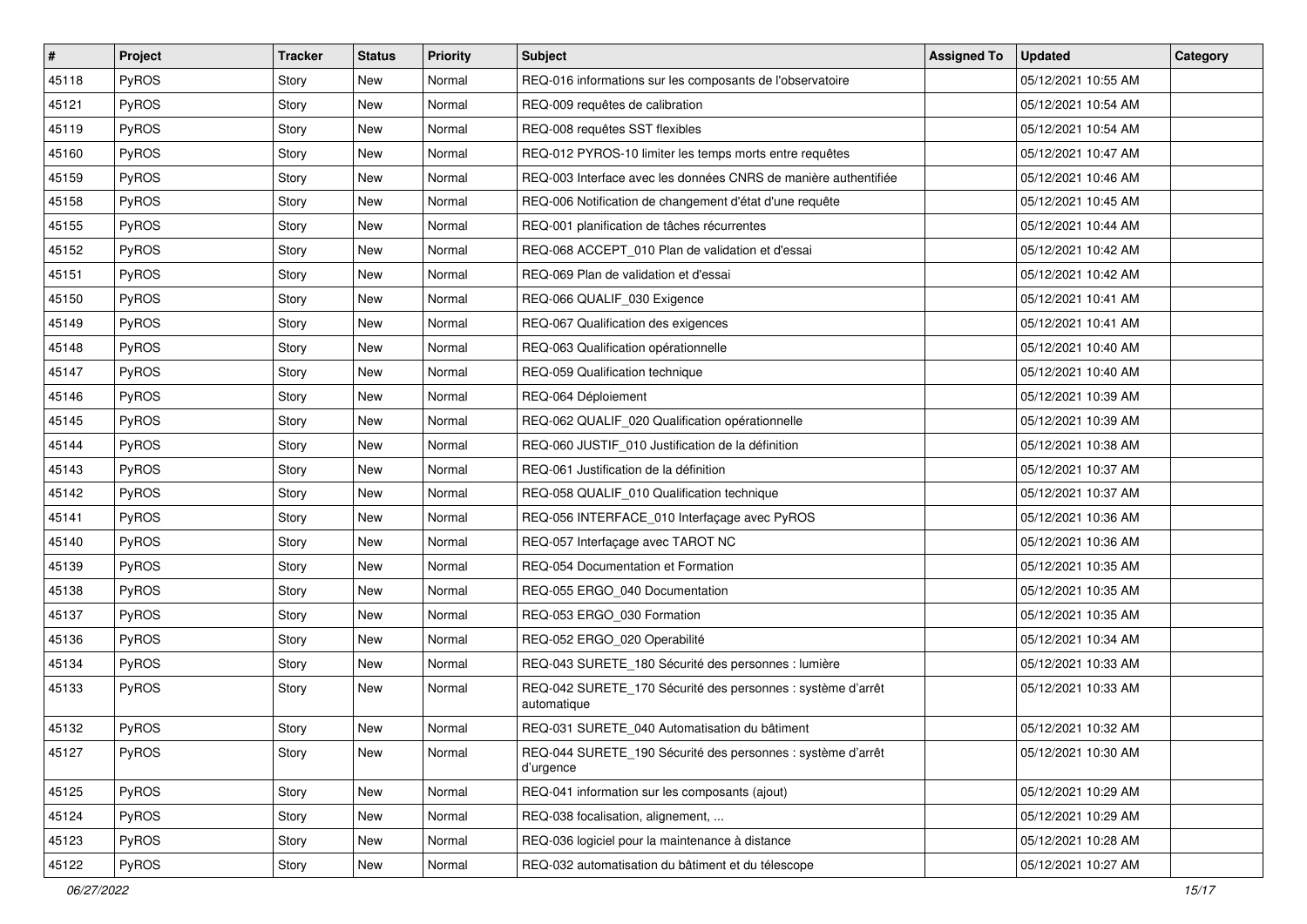| $\vert$ # | Project      | <b>Tracker</b> | <b>Status</b> | <b>Priority</b> | <b>Subject</b>                                                                                                                                  | <b>Assigned To</b>     | <b>Updated</b>      | Category |
|-----------|--------------|----------------|---------------|-----------------|-------------------------------------------------------------------------------------------------------------------------------------------------|------------------------|---------------------|----------|
| 45114     | <b>PyROS</b> | Story          | New           | Normal          | REQ-021 FONC_020 Saut en déclinaison entre chaque image                                                                                         |                        | 05/12/2021 10:15 AM |          |
| 45113     | PyROS        | Story          | New           | Normal          | REQ-024 FONC_080 Directions et trajectoires accessibles                                                                                         |                        | 05/12/2021 10:11 AM |          |
| 45112     | <b>PyROS</b> | Story          | New           | Normal          | REQ-023 FONC_030 Délai de reprogrammation                                                                                                       |                        | 05/12/2021 10:00 AM |          |
| 45097     | PyROS        | Story          | New           | Normal          | REQ-028 FONC_180 Métadonnées pour les poursuites LEO<br>(optionnelle)                                                                           |                        | 05/11/2021 04:45 PM |          |
| 45102     | PyROS        | Story          | New           | Normal          | REQ-029 Métadonnées des images                                                                                                                  |                        | 05/11/2021 04:44 PM |          |
| 45096     | <b>PyROS</b> | Story          | New           | Normal          | REQ-027 FONC_170 Métadonnées                                                                                                                    |                        | 05/11/2021 04:44 PM |          |
| 45100     | PyROS        | Story          | New           | Normal          | REQ-026 Plage d'angles horaires et ligne d'horizon                                                                                              |                        | 05/11/2021 04:38 PM |          |
| 45099     | PyROS        | Story          | New           | Normal          | REQ-037 SURETE_140 Vérification du fonctionnement du télescope :<br>calibration                                                                 |                        | 05/11/2021 04:35 PM |          |
| 45098     | <b>PyROS</b> | Story          | New           | Normal          | REQ-030 SURETE_30 Répartition des nuits                                                                                                         |                        | 05/11/2021 04:27 PM |          |
| 45095     | PyROS        | Story          | New           | Normal          | REQ-018 Cloisonnement des données                                                                                                               |                        | 05/11/2021 04:17 PM |          |
| 44815     | PyROS        | Story          | New           | Normal          | REQ-015 Ajustement dynamique des quotas utilisateurs                                                                                            |                        | 05/11/2021 04:11 PM |          |
| 44817     | PyROS        | Story          | New           | Normal          | REQ-202 Deux types de connexion utilisateurs (LDAP ou sans)                                                                                     |                        | 05/11/2021 03:43 PM |          |
| 44867     | PyROS        | Task           | New           | High            | Mettre les TASKS dans la version v0.1 prévue pour juin, dans<br>doc-specs et dans redmine (puis planifier aussi les autres versions<br>futures) | <b>Pallier Etienne</b> | 05/06/2021 06:19 PM |          |
| 45051     | PyROS        | Task           | New           | Normal          | Implémenter le protocole Indi avec une classe DeviceControllerIndi                                                                              |                        | 05/06/2021 05:05 PM |          |
| 45000     | PyROS        | Task           | New           | High            | Generic commands grammar description & management                                                                                               |                        | 05/06/2021 05:05 PM |          |
| 45041     | PyROS        | Task           | New           | Normal          | Pouvoir télécharger zip ou faire clone depuis gitlab sans se connecter                                                                          | <b>Pallier Etienne</b> | 05/06/2021 04:05 PM |          |
| 44973     | PyROS        | Task           | New           | Normal          | (F07) Scheduling Sequences according to priorities, quotas, observing<br>conditions, Seq parameters, Seq constraints                            |                        | 05/06/2021 02:59 PM |          |
| 45035     | PyROS        | Task           | <b>New</b>    | Normal          | Resilience (failure tolerance)                                                                                                                  |                        | 05/06/2021 12:58 PM |          |
| 45034     | PyROS        | Task           | New           | Normal          | Resilience (failure tolerance)                                                                                                                  |                        | 05/06/2021 12:58 PM |          |
| 44992     | PyROS        | Task           | New           | Normal          | Switch modes between Automatic and Manual mode                                                                                                  |                        | 05/04/2021 12:31 PM |          |
| 44991     | PyROS        | Task           | New           | Normal          | Execution                                                                                                                                       |                        | 05/04/2021 12:30 PM |          |
| 44990     | <b>PyROS</b> | Task           | New           | Normal          | Monitoring: Check & log continuously Telescope and instruments<br>status, and make a general synthesis                                          |                        | 05/04/2021 12:30 PM |          |
| 44989     | PyROS        | Task           | <b>New</b>    | Normal          | Start & Stop                                                                                                                                    |                        | 05/04/2021 12:29 PM |          |
| 44988     | <b>PyROS</b> | Task           | New           | Normal          | TESTS to validate this feature                                                                                                                  |                        | 05/04/2021 12:26 PM |          |
| 44986     | PyROS        | Task           | New           | Normal          | ENTITIES (& properties) to be defined                                                                                                           |                        | 05/04/2021 12:25 PM |          |
| 44972     | PyROS        | Task           | New           | Normal          | Planning triggers - each time the context is changed                                                                                            |                        | 05/03/2021 12:06 PM |          |
| 44971     | <b>PyROS</b> | Task           | New           | Normal          | Get the list of sequences to be planned                                                                                                         |                        | 05/03/2021 11:43 AM |          |
| 44970     | PyROS        | Task           | New           | Normal          | TESTS to validate this feature                                                                                                                  |                        | 05/03/2021 11:41 AM |          |
| 44968     | PyROS        | Task           | New           | Normal          | ENTITIES (& properties) to be defined                                                                                                           |                        | 05/03/2021 11:38 AM |          |